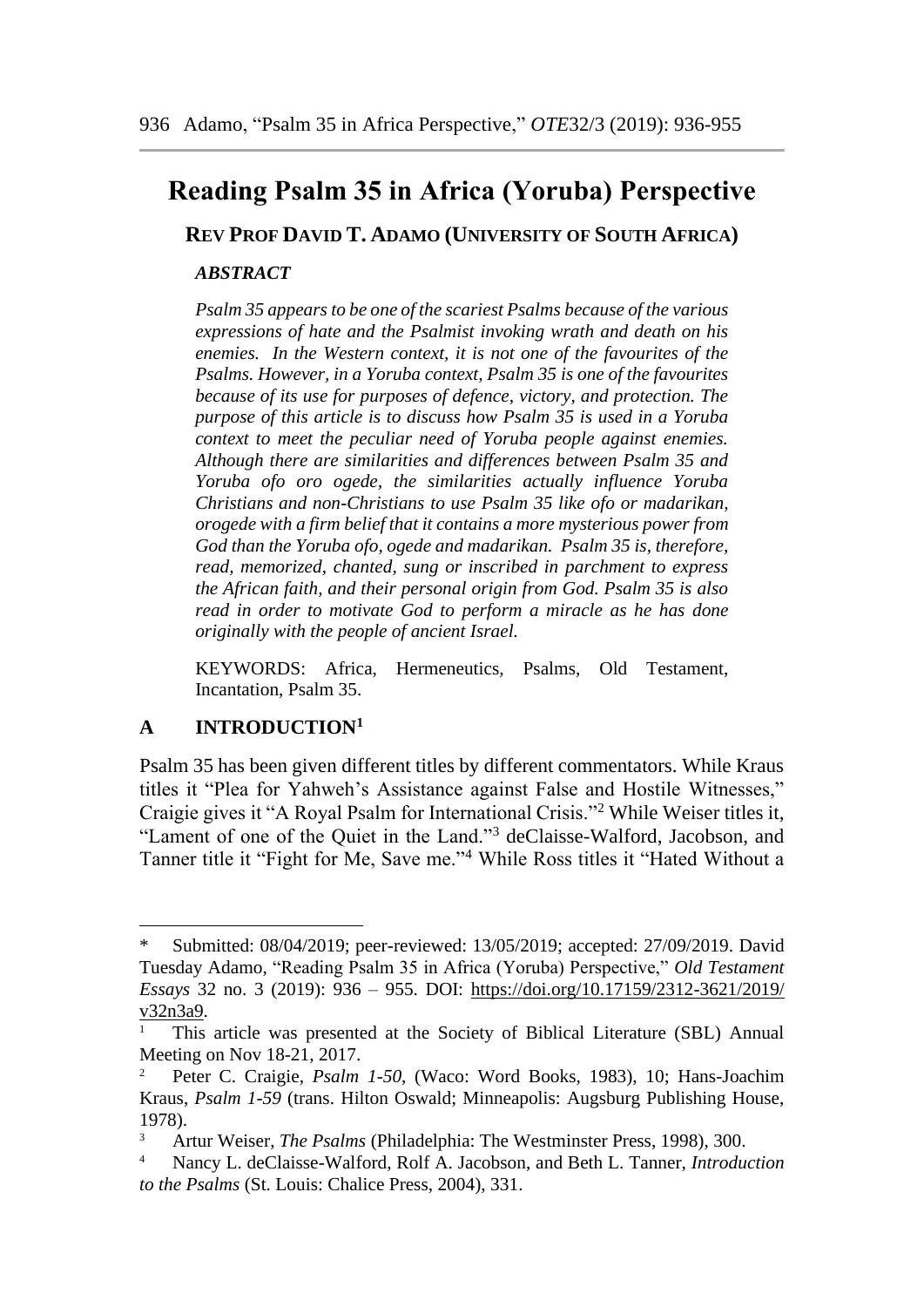Cause."<sup>5</sup> Mays calls it "You Deliver the Weak."<sup>6</sup> Schaefer titles Psalm 35, "Do not let them Rejoice over Me."<sup>7</sup> According to Anderson, the title is "A Prayer for Deliverance."<sup>8</sup> Brueggemann and Bellinger Jr. call Psalm 35 "Psalms of zeal."<sup>9</sup> Oduyoye includes this chapter as one of the "The Psalms of Satan."<sup>10</sup> The above titles by various commentators can be categorised into two: deliverance or assistance and crisis of enemies or persecution. Although the book of Psalms is one of the most loved and read books of the Bible, Psalm 35 is certainly not one of them because it contains words of hate instead of love. This is a complex poem that begins with the images of war. The text is corrupt in many places, the syntax and the metaphors portrayed are difficult to understand.<sup>11</sup> The structure is also complex and there is no unanimous agreement among scholars as to its division into the stanza. Psalm 35 belongs to the group of the most troublesome parts of the Bible.<sup>12</sup> The enemies in Psalm 35 are not foreign enemies.<sup>13</sup> In fact, someone rewrote the book of Psalms and removed all the imprecatory Psalms including Psalm 35.<sup>14</sup>

The purpose of this article is to demonstrate how Psalm 35 is read and understood in Yoruba context and also to demonstrate that most Yoruba Christians seem to be more at home with this Psalm than most Western scholars because of its similarity to their religion and tradition.<sup>15</sup> Another purpose of this

<sup>5</sup> Allen P. Ross, *A Commentary on the Psalms: Volume 1 (1-41)* (Grand Rapids: Kregel Academic, 2011), 759;

<sup>6</sup> James L. Mays, *Psalm* (Louisville: Knox Press, 2011), 154.

<sup>7</sup> Konrad Schaefer, *Psalms* (Collegeville: The Liturgical Press, 2001), 86.

<sup>8</sup> Albert A. Anderson, *The Book of Psalms*, (London: Marshall, Morgan and Scott, 1972), 275.

<sup>9</sup> Walter Brueggemann and William H. Bellinger Jr., *Psalms* (Cambridge: Cambridge University Press, 2014), 176.

<sup>&</sup>lt;sup>10</sup> Modupe Oduyoye, *Psalms without the Curse Words* (Ibadan: Sefer Press, 1997), 7-10.

<sup>11</sup> deClaisse-Walford, Jacobson and Tanner, *The Book of Psalms*, 331.

<sup>12</sup> David T. Adamo, "The Imprecatory Psalms in African Context," in *Biblical Interpretation in African Perspective,* (ed. D. T. Adamo; Lanham: University of America, 2006), 139-153. There are about ninety eight verses in 32 chapters of the Bible and about 94 words describing enemies. The following are widely recognized as imprecatory Psalms: 5:10, 6:10; 7:6,7, 15-16; 9:19-20; 10:15;, 17:13; 28:3; 31:17;-18; 35; 40:14-15;52:5; 54:5; 55:9, 56:7; 58:6-10; 59:5,11-13; 68:1-2, 30; 69:22—25, 27- 28; 70:2-3; 71:13; 74:11-, 22-23;; 79:6, 10,13;83:9;,11,,13-18;; 94:1-2; 104:35; 109:6- 15, 17-20, 29;:5-8; 137:7-9;; 139:19, 21-22;; 140:8-11; 141:10;143:12

<sup>13</sup> Ross believes that the enemies are foreign, (Ross, *Commentary on the Psalms*, 763).

<sup>14</sup> Oduyoye, *Psalms without the Curse Words*. 7-10

<sup>&</sup>lt;sup>15</sup> See more details about what African Biblical Hermeneutics means in David T. Adamo, "The Task and Distinctiveness of African Biblical Hermeneutic(s)," *Old Testament Essays*, 28/1 (2015): 31-52; "What is African Biblical Hermeneutics?"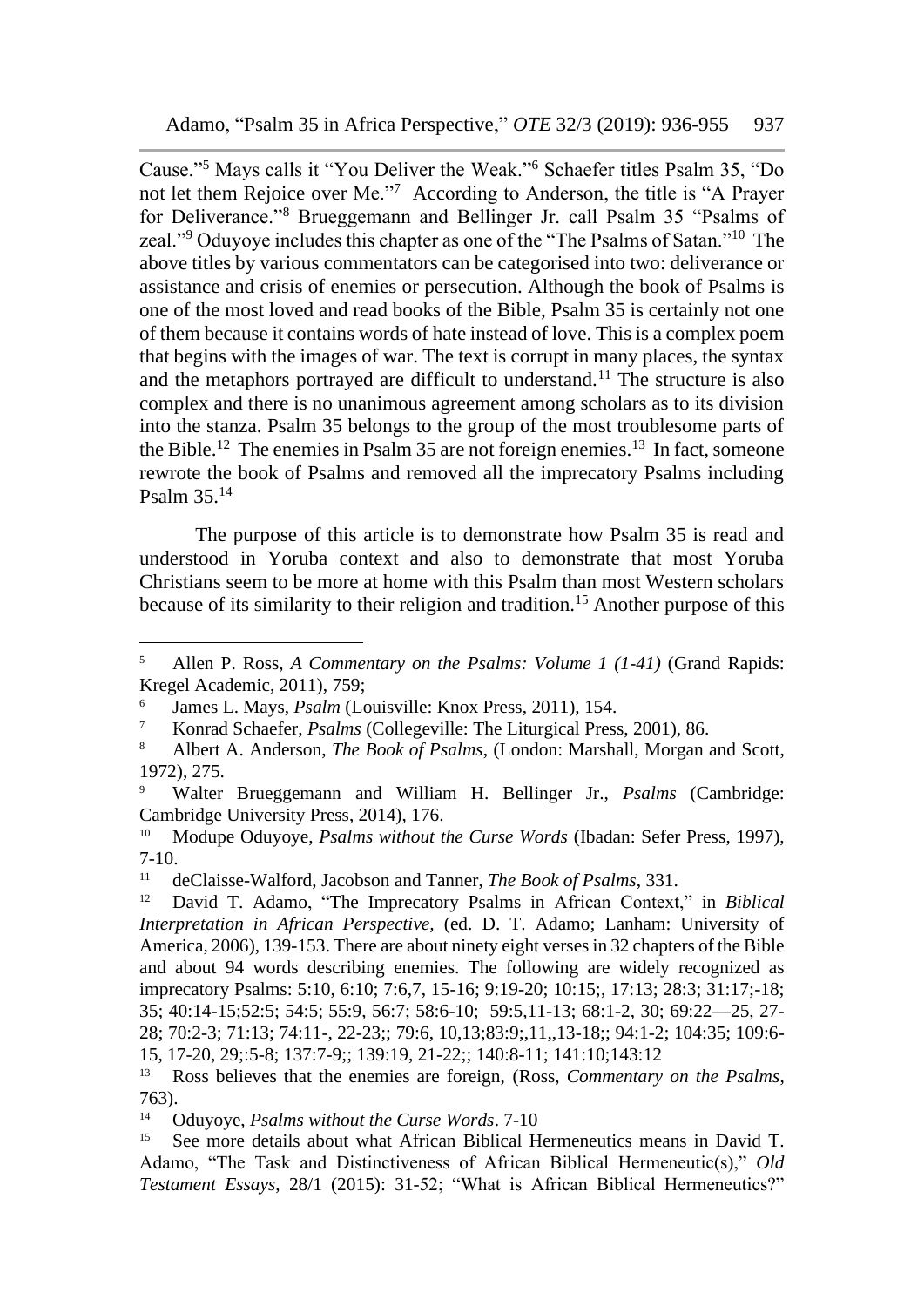article is also for readers/scholars to understand not only the resemblance of both Psalm 35 and African *ogede, ofo,* or*madarikan* in content, intention, and formula, but in order to understand why Psalm 35 is loved by Yoruba and other African Christians, especially when they are in trouble.<sup>16</sup>

Although references will also be made to many other methodologies, such as the historical critical method and narrative criticism, African Biblical Hermeneutics which I consider Africentric<sup>17</sup>, will be used.<sup>18</sup> Less I am misunderstood, this article is not to prove that Africentric or African Biblical Hermeneutics approach is better than the Western approach.<sup>19</sup> Both can be complementary.

# **B WESTERN CONTEMPORARY LITERARY ANALYSIS OF PSALM 35.**

Since the Western contemporary type of literary and exegetical analysis forms the background to the Africentric approach for the study of Psalms in general, it is important to discuss the Western literary approach to Psalm 35 first.

*Journal of Black Theology,* 13/1 (2015): 59-72; Knut Holter, *Contextualized Old Testament Scholarship in Africa* (Nairobi: Acton Publisher, 2008); *Interpreting Classical Religious Texts in Contemporary Africa,*(Nairobi: Acton Press, 2007); Mary N. Getui, Knut Holter, and Victor Zinkuratire (eds.), *Interpreting the Old Testament in Africa* (New York: Peter Lang, 2001).

Africentric approach is also used outside the African continent. It has been confirmed that it is not only the Yoruba Christians who love Psalm 35 and used it. Almost all the missionary churches use Psalm 35 in Africentric way. See also L. E. Ugwueye and E.N. Uzuegbunam, "An Appraisal of the Use of Psalm 35 as 'Dangerous Prayer' in Mountain of Fire and Miracle (MFM) Church," *African Research Review* 7/1 (2012): 14-33.

<sup>&</sup>lt;sup>17</sup> African spelling is Afri-ca and not Afro-ca. For this reason, I prefer Africentric instead of Afrocentric.

<sup>18</sup> African Biblical hermeneutic is both a methodology and hermeneutics that uses mainly African culture to interpret the Bible. It is an interpretation that makes "African social-cultural context a subject of interpretation." It is "the re-reading of the scripture from a premeditatedly Africentric perspective." I prefer the word Africentric to Afrocentric simply because the continent is Afri-ca and not Afro-ca. David T. Adamo, "The Task and Distinctiveness," 31-52; "What is African Biblical Hermeneutics?" 59- 72.

<sup>&</sup>lt;sup>19</sup> There is no one hundred percent objectivity. No interpretation that is absolute without bias. The reason is that there is no individual interpreter who is completely detached from his or her environment or experience and culture. David T. Adamo, "Reading Psalm 109 in African Christianity," *Old Testament Essays* 21/3 (2008): 575- 592.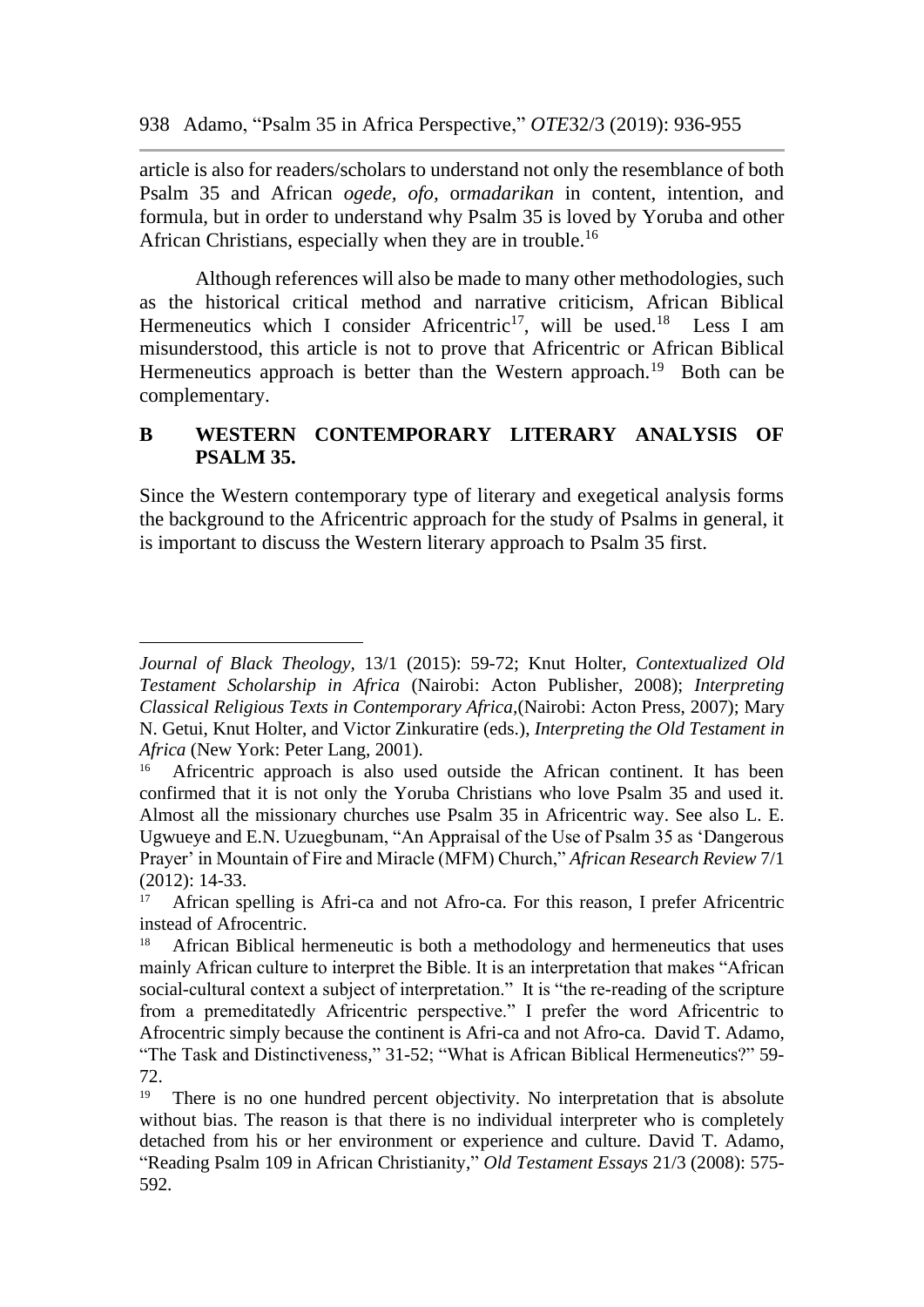Though Psalm 35 is believed to be Davidic, it appears that the composition should be later probably in the post-exilic period.<sup>20</sup> Since Psalm 35 belongs to the group of Psalms called "imprecatory psalm," it is important to discuss briefly the opinion of major Western scholars who belong to the Western interpretative tradition. Imprecatory Psalms are Psalms which contain a cry for divine vengeance and request God to revenge against the Psalmists'' enemies. They want immediate judgment against the wicked ones.<sup>21</sup> There is still a debate whether the term "imprecatory Psalms" is appropriate or inappropriate. While some scholars believe that it is appropriate,  $2^2$  others think that it is inappropriate.<sup>23</sup> The problems associated with the imprecatory Psalms are not limited to the acceptance of its terminology alone. For example:

- 1 they are full of curses, vengeance, and violence and that is why they have been labelled as Psalm of hates, vengeance, violence.24 According to Crenshaw, prayer for vengeance cannot be justified theologically no matter what.25
- 2 they are called Psalms of disorientation and darkness according to W Brueggemann;<sup>26</sup>
- 3 they contradict the teaching of the New Testament which encourages us to love our enemies, and therefore the imprecatory Psalms reflect a lower standard of ethics than that of the New Testament: $27$  Lancey also holds

<sup>20</sup> Ross, *Commentary on the Psalms*, 763.

<sup>&</sup>lt;sup>21</sup> David Simango and Paul Kruger, "An Overview of the Study of Imprecatory Psalms: Reformed and Evangelical Approaches to the Interpretation of Imprecatory Psalms," *Old Testament Essays* 29/3 (2016): 581-600. Doi: http://doi.org /10.17159/2312-3621/2016/v29n3a13.

<sup>22</sup> J. Carl Laney, "A Fresh Look at the imprecatory Psalms," *Bibliotheca Sacra* 138 (1981): 35-44; John N. Day, "The Imprecatory Psalms and Christian Ethics," *Bibliotheca Sacra* 159 2002): 166-185; Cyril Okorocha, "Psalms," in *Africa Bible Commentary* (ed. Tokunbo Adeyemo; Nairobi: Word Alive Publishers, 2006), 605-746. <sup>23</sup> Chalmers Martins, "Imprecatory in the Psalms," in *Classical Evangelical Essays in Old Testament Interpretation*, (ed. W. Kaiser; Grand Rapids: Baker, 1972), 113; Hendricks Peels, *Shadow Sides: the Revelation of God in the Old Testamen*t (Carlisle: Paternoster, 2003), 90; Ernst R. Wendland, *Analyzing the Psalms* (Dallas: Institute of Linguistics, 1998), 48; Erich Zenger, *A God of Vengeance? Understanding the Psalm of Divine Wrath* (trans. Linda Maloney; Louisville: Westminster John Knox Press, 1996), viii.

<sup>24</sup> James L. Crenshaw, *The Psalms: An Introduction* (Grand Rapids: Eerdmans Publishing Company, 2001), 65.

<sup>25</sup> Crenshaw, *The Psalms*, 68

<sup>26</sup> Walter Brueggemann, *The Message of Psalms* (Minneapolis: Augsburg Publishing House, 1984), 52.

<sup>27</sup> Zenger, *God of Vengeance*, 1996.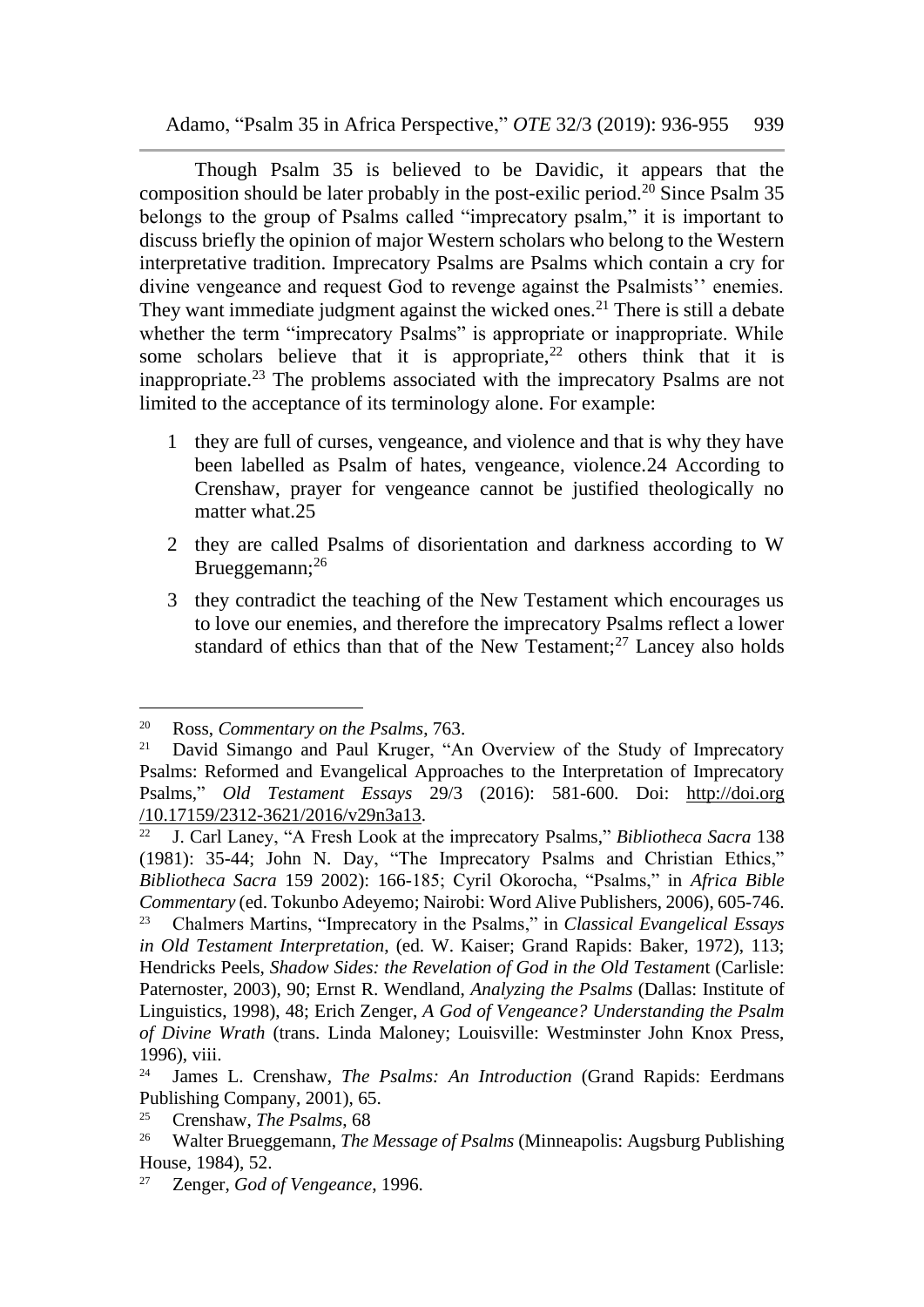the opinion that it is not good for Christian to pray the imprecatory Psalms.<sup>28</sup>

4 that they are merely a linguistic style or an ordinary literary device which the author may not take very seriously.<sup>29</sup>

Many Western biblical scholars have proposed some solutions in their interpretations of imprecatory Psalms. There is a belief that the words of the Psalmists are personal sentiments and should not be treated as inspired words of God but a personal response of men who were aggrieved, hurt, oppressed and persecuted thought of revenge.<sup>30</sup> It is a response to God's revelation.<sup>31</sup> Scholars believe that all the words of vengeance, violence, and hate are words of prophecy in the Old Testament and that does not belong to the personal wish of the Psalmist to see destruction happen to their enemies. In other words, these are prophetic pronouncements or predictions judgment and not the personal sentiment of the Psalmist.<sup>32</sup>

Laney sees the curses in the imprecatory Psalms as covenant curses because they have covenant as their basis.<sup>33</sup> Imprecatory Psalms are abjurations against the evil forces and spirits who are personified as evil men.<sup>34</sup> Sigmund Mowinckel has a similar belief that imprecation is actually curses that are pronounced against evil and demonic forces "which manifests themselves in illness and all forms of evil."<sup>35</sup>

According to Luc, Vos and Day, the imprecatory Psalms, despite the historical context in the Old Testament, are still relevant to the other context and is relevant to Christians because it is an appeal to the justice of God.<sup>36</sup> Each imprecatory Psalm should be studied in its social and cultural and religious settings to be able to bring out their relevance. For example, the imprecatory

 $\frac{34}{35}$  Laney, "Imprecatory Psalms," 39.<br>Sigmund Mowingkel *The Psalms* 

<sup>28</sup> Laney, "Imprecatory Psalms", 35.

<sup>&</sup>lt;sup>29</sup> Adamo, "The Imprecatory Psalms in African Context," 139-153.

<sup>30</sup> Rudolf Kittel, The *Scientific Study of the Old Testament* (New York: Putnam, 1910), 143.

<sup>31</sup> Peter Craige, *Psalms 1-50*, 41.

<sup>32</sup> Herbert Lockyer, *Psalms: A Devotional Commentary* (Grand Rapids: Kregel, 1993), 446-447; See also Alec Luc, "Interpreting the Curses in the Psalms," *Journal of Evangelical Theological Society* 42 (1999): 398; Simango and Kruger, "Study of Imprecatory Psalms," 586,

<sup>&</sup>lt;sup>33</sup> Laney, "Imprecatory Psalm," 42; Allan Harman, "The Continuity of the Covenant Courses in the Imprecations of the Psalter," *The Reformed Review* 54 (1995): 66-72.

<sup>35</sup> Sigmund Mowinckel, *The Psalms in Israel's Worship* (Oxford: Blackwell, 1962), 48-49.

<sup>&</sup>lt;sup>36</sup> Simango and Kruger, "Study of Imprecatory Psalms," 592; Geerhardus Vos, "The Ethical Problem of the Imprecatory Psalms," 136; Day, *The imprecatory Psalm and Christian Ethics,* 171-168. To *Yahwesize* means to do it in the name of Yahweh.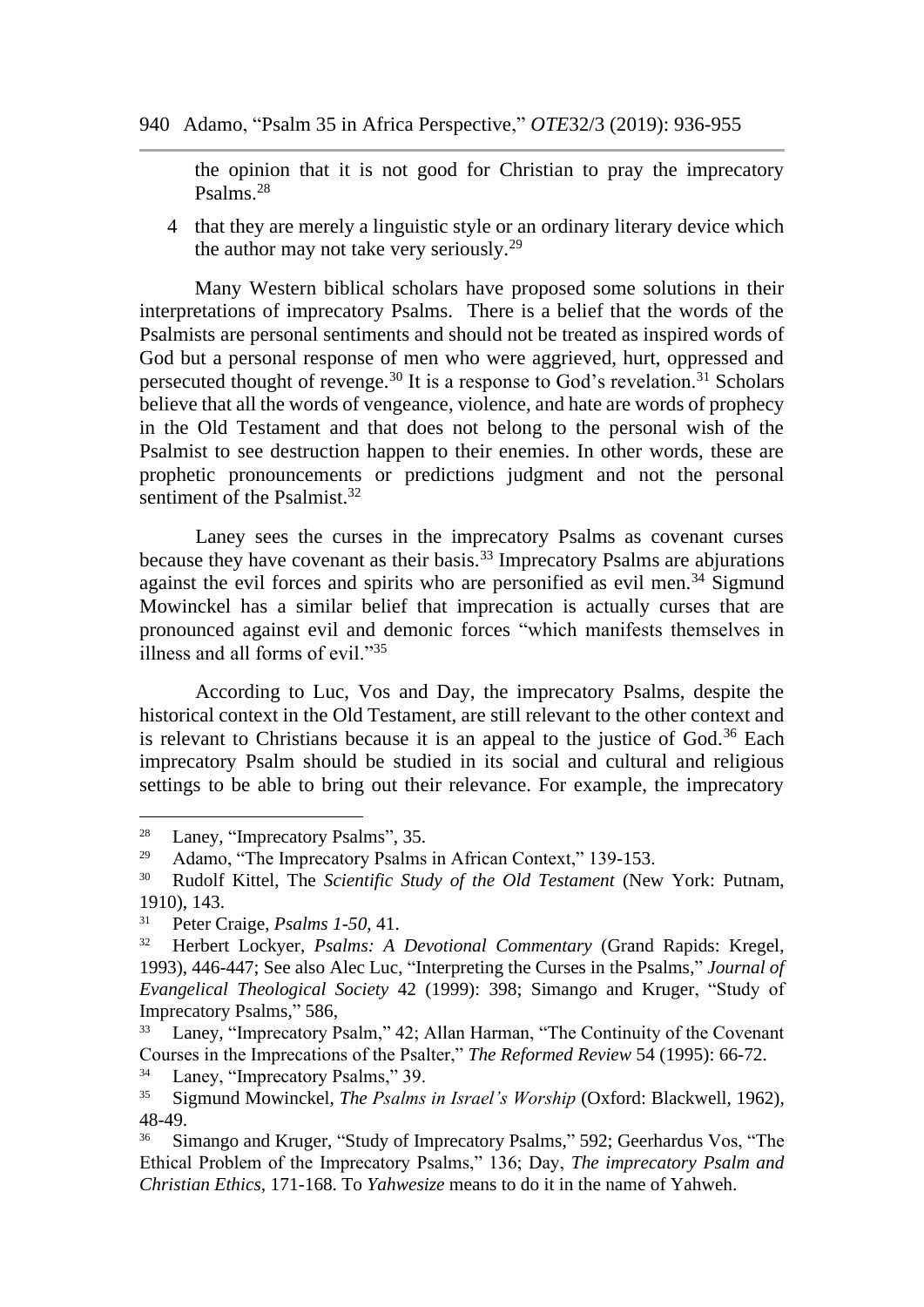Psalms are within the framework of the practice in ancient Near East. What appears distinctive in the imprecatory Psalms is that the author of imprecatory Psalms Yahwesized them.<sup>37</sup>

Psalm 35 is "a characteristic prayer of lamentation" which "consists of three recurring speech patterns of Israel's lament"<sup>38</sup> It is commonly considered as an individual lament or a prayer or royal Psalms.<sup>39</sup> "Recent study of the Lament Psalm or an individual Laments has indicated their enormous theological significance in the faith and Liturgy of ancient Israel and in their subsequent use by the church.<sup>40</sup>

Psalm 35 makes significant use of repetition which can serve as an illustration of the uses of the technique in the entire  $\text{Psalms}^{41}$ . These repetitions occur in the first verse. There are repetitions that appear close to each other with no more than a sentence apart. According to Segal, these repetitions, in order of their first appearance are: "contend," "fight,""Lord's angel.," "without reason," "hid," "net," "calamity, "the poor," "reply-repay," "gather," "lurking," "smirking…" "speak," "aha," "seen," "my cause," "exalt" "frustration," "desire," and "righteousness."<sup>42</sup> These terms are for emphasis.

Some repetitive terms appear further apart from each other in the chapter. Examples of such terms are "contend"  $(1,23)$ , "pursue,"  $(3, 6)$ , "deliverance"  $(3, 6)$ 9), "frustrated" (4, 26), shame," (4,26), "disgrace"(4,26), "rise" (2,11), "without reason,"  $(7,7)$ , "dug"  $(7)$ , "unaware"  $(8, 11, 15)$ , "say"  $(3,10,21, 25,$ 25, 27), "praise," 18, 28), "well-being,"<sup>43</sup>

The term like "My soul," appear about 7 times in about 8 variations.<sup>44</sup> There are two "turn of phrases," in verse 25. It looks like the use of the singular (heart, soul) appears ironic reflection on the enemies' self-proclaimed unity or a direct reflection of the single-mindedness of their evil."<sup>45</sup> A play on words (soul) also appears which can also mean "throat." It can be paralleled to the celebration, "We have swallowed him."<sup>46</sup>

<sup>&</sup>lt;sup>37</sup> Simango and Kruger, "Study of Imprecatory Psalms," 584.

<sup>38</sup> Brueggemann & Bellinger, *Psalms*, 174.

<sup>39</sup> Craigie, *Psalms 1-50*, 285.

<sup>40</sup> Walter Brueggemann, *The Psalms and the Life of faith* (Minneapolis: Fortress Press, 1995), 98.

<sup>&</sup>lt;sup>41</sup> Benjamin J. Segal, *A New Psalm* (Jerusalem: Green Publishing House, 2013), 161.<br><sup>42</sup> Segal, *A New Psalm* 161

Segal, *A New Psalm*, 161.

 $43$  Ibid., 161.

<sup>44</sup> Ibid., 162.

<sup>45</sup> Ibid., 162.

<sup>46</sup> Ibid., 162.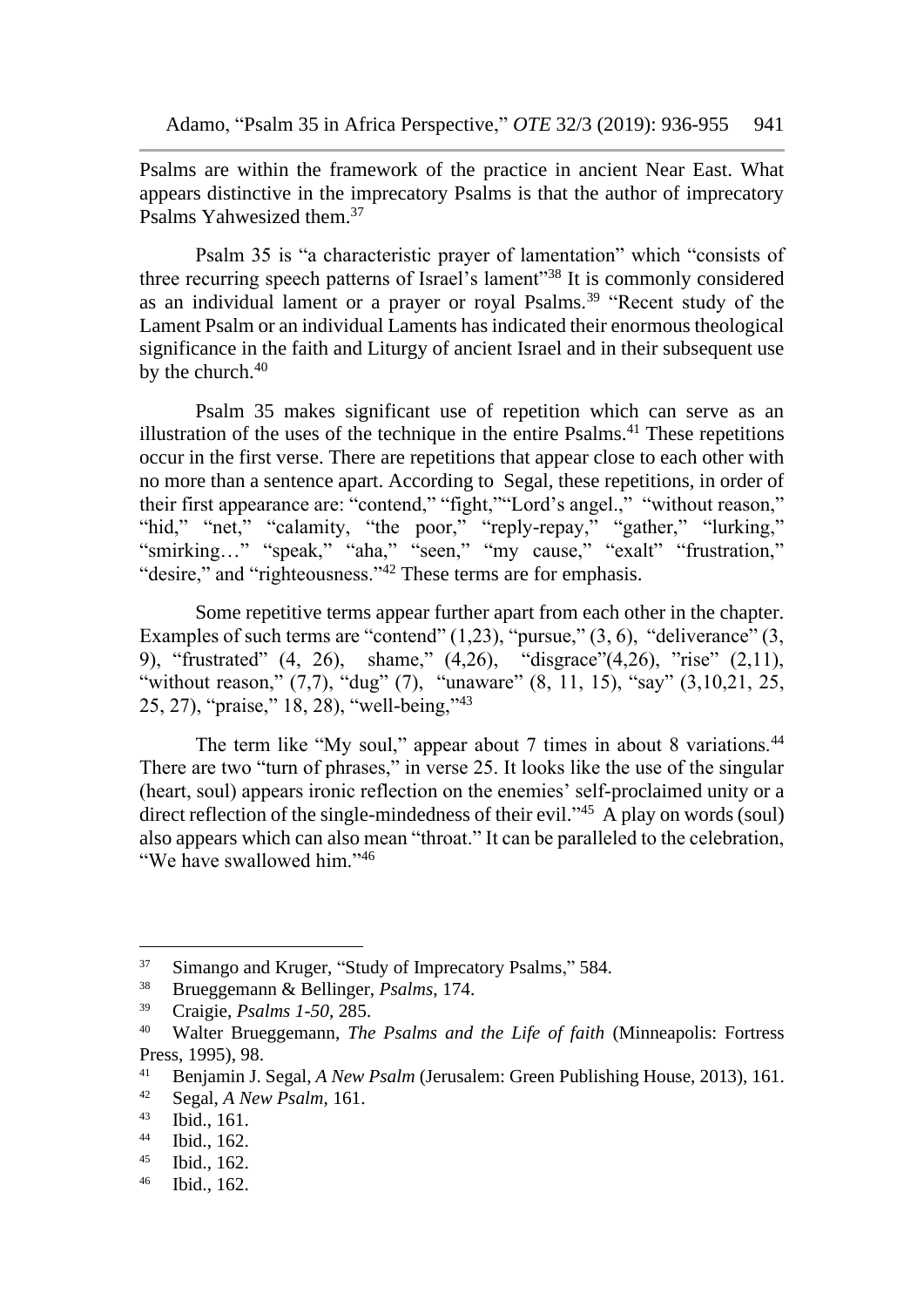The language of war and jungle is a regressive language proving that things have gone out of control but not hopeless because such language drives one from self-reliance to Yahweh.<sup>47</sup> Psalm 35 and its urgency include such a description of enemy that has not been seen in the other Psalms (e.g. 4 and 6). The enemy has not spoken any peace and they are described so that God will know how terrible they are so that justice is done. That is the reason for spitting so much venom. There is evidence for indignation and the speaker asks questions, where are you, God? How long will it take before you do what is expected of you?

The Promise of praise in vs. 10 asserts the distinctiveness of God, that is, when Yahweh delivers the poor and the wretched one, it will then be known that there is none but him (cf. 9). True deliverance comes from Yahweh. The question, what kind of God will you be if you do not deliver? God's incomparability is closely linked with his deliverance of the helpless and the poor. According to Brueggemann, there is a "dynamic intentionality" in this Psalms in which the God-question is not settled yet and therefore, being worked out with God.<sup>48</sup> The Psalmist in verse 24 asks God to vindicate him according to his righteousness (צדק(.

Verses 1-3 begin abruptly with a barrage of military imagery as God is called upon to fight and battle on the Psalmist's behalf. God is asked to get all the military weapons to war. Verse 14 shows that the enemies to fight are not foreign enemies. In verses 1-3 the petition to Yahweh is strong. It seems as if the Psalmist is saying, after all, the trouble is yours, God and it is time to act and fix it. In verse 17 the language is changed from the military language to that of the jungle still with the purpose of telling Yahweh to act.

The hymnic portion of the praise is called, "praise anticipating response," has two important declarations: the incomparability of Yahweh who rescues the lowly and the needy and the declaration of Yahweh's greatness whose pleasure is to bring peace (שׁלֹם) for his servant.<sup>49</sup>

There is a promise of praise in verse 18 and 27

I will thank thee…

I will praise thee...18

Great is the Lord…27

<sup>47</sup> Brueggemann, The *Message of the Psalms,* 64.

<sup>48</sup> Ibid., 66.

<sup>49</sup> Mays, *Psalms*, 154-155.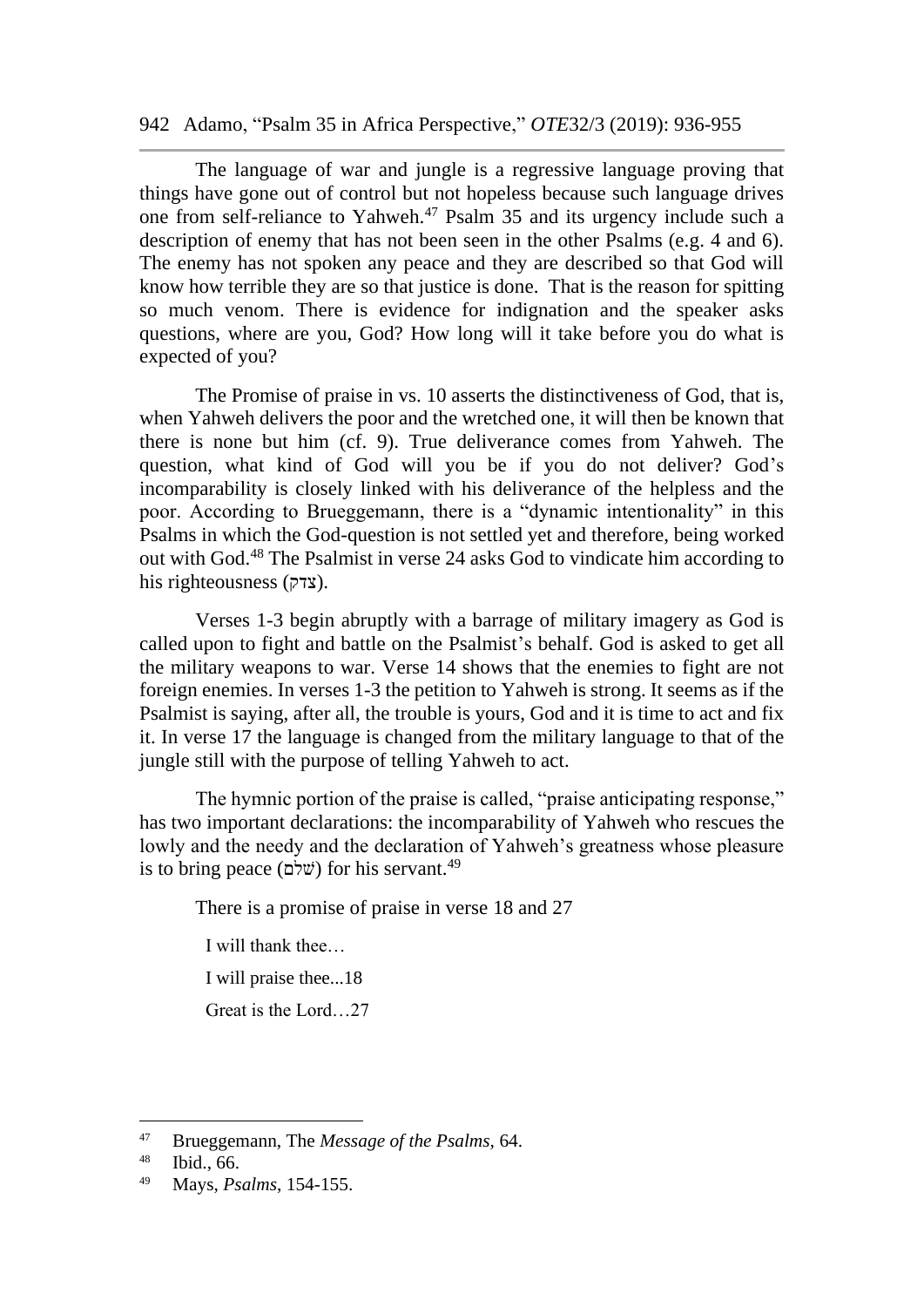Anticipation of praise in Psalm 35 is noteworthy. They are sure anticipation as if he has done it. They are "withheld anticipations" because the speaker has not engaged it.<sup>50</sup>

Verse 22-24 is an appeal and a request to God to demonstrate his presence because of his righteousness. He should make things right again because the speaker cannot control the situation anymore.

The wish that every thinkable and unthinkable trouble should come on his enemies (7, 15-16, 20-21) is very strong. This continues in 19, 25, and 26. In verse 27-28 the formula is "Let those who desire my vindication shout for joy…my tongue shall tell of thy righteousness"- (צדק). When one reflects on the mood and movement of this psalmist prayer one will notice that the prayer life of the speaker is filled with anger and indignation and rawness without any little attempt to be polite or docile; no cover-up and real prayer about negativities are open up; his relationship to God is not comfortable or congenial.<sup>51</sup> In other words, unless God delivers he will not be distinctive. The distinctive feature of Psalm 35 that sets it apart from other books of the OT, especially, the entire Psalms, is that it contains the words of human being addressing God rather than the words of God spoken to human.<sup>52</sup> The Psalmist identifies his personal enemies with those of Yahweh and believes in divine justice.<sup>53</sup>

## **C AFRICENTRIC READING OF PSALM 35**

Unlike some Western scholars who see Psalm 35 as a difficult Psalm because it is full of curses, violence, vengeance and therefore, unfit for Christian Bible, most Yoruba scholars and Christians consider this Psalm as a psalm of protection, defence, and liberation or victory over enemies. It is also considered as a therapeutic and success Psalm. However, it is important to discuss the concept of enemies in Yoruba religious tradition before discussing Psalm 35 in Yoruba Christianity since this interpretation is closely tied with Yoruba indigenous religion and tradition. An example of such African indigenous prayer is below:

| Od'oluworo-ji-woro     | It becomes oluworo ji-woro        |
|------------------------|-----------------------------------|
| Ki awonota mi lo gbere | So let my enemies be lost forever |
| Oku ajaniwon           | They are dead dogs                |

<sup>&</sup>lt;sup>50</sup> Brueggemann, The *Message of the Psalms*, 65.<br><sup>51</sup> Ibid. 66

<sup>51</sup> Ibid., 66.

<sup>52</sup> Nancy L. deClaisse-Walford, "The theology of the Imprecatory Psalms," in *Sounding in the Theology of Psalms, Perspective and Method in Contemporary Scholarship* (ed. Rolf A Jacobson; Minneapolis: Fortress Press, 2011), 78.

<sup>53</sup> Crenshaw, *The Psalms,* 65-71.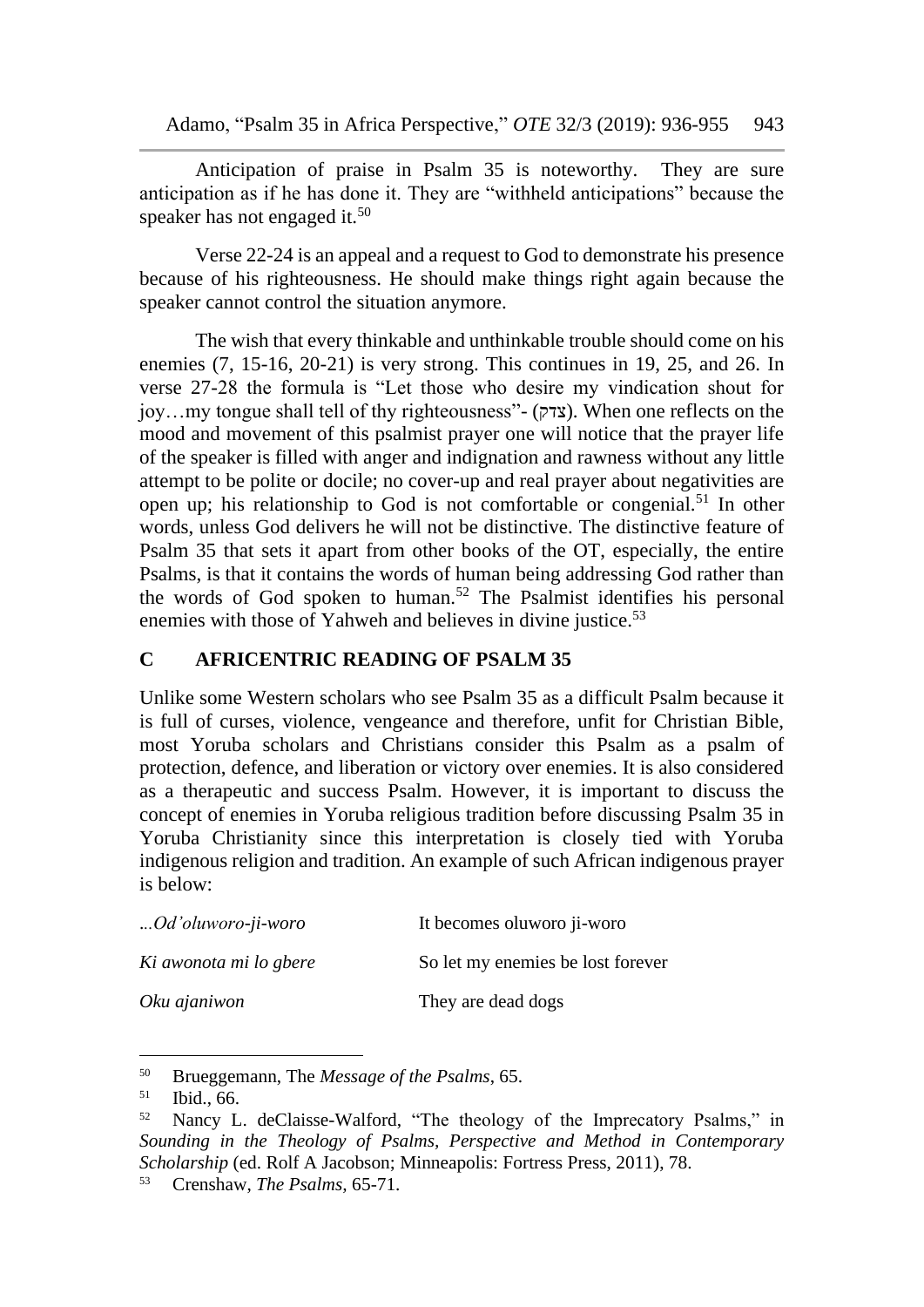| Oku agboniwon    | They are dead rams                     |
|------------------|----------------------------------------|
| Ewe gbigbeniwaon | They are dried leaves (Adamo 2001:69). |

The words of Psalm 35 closely resemble Yoruba indigenous prayers and indigenous tradition and saying *Orisati ko gbeni, a kiibo*- the god that does not deliver should not be worshipped.<sup>54</sup>

#### **1 Enemies in Yoruba Indigenous Tradition**

The nature and process of dealing with enemies in African indigenous tradition are remarkably different from that of the Western world because Africans who live in the continent face some peculiar problems. To them, nothing happens without a cause. All evil things happen as a result of an enemy's activity.

The existence of enemies is real to indigenous Africans, especially the Yoruba people of Nigeria.55 To them, everybody has an enemy, real or unreal. The presence of evil, witches, sorcerers, evil spirits, and all kinds of enemies is painfully real.56In the African religious experience, everyone is made aware of the need to be protected against enemies. There are two main types of enemies that are greatly feared among the Yoruba people. They are orogun and aye. Orogun are enemies that come as a result of having many wives and power dispute from chieftaincy titles or land ownership. Aye literally means "world." It refers to witches, sorcerers, the underworld people or all people who operate secretly with an evil intention that are not really seen with our naked eyes and refers to witches, sorcerers, the underworld people or all people who operate secretly with an evil intention that are not really seen with our naked eyes.57 An enemy in the Yoruba understanding may include opposition from individuals and organized opposition from both human and spiritual groups working together. The definition of who is an enemy includes, personal and close friends. Enmity may also occur as a result of a quarrel between two persons who refuse to forgive

<sup>&</sup>lt;sup>54</sup> The story behind this Yoruba saying comes from the experiences of the Yoruba indigenous people whose children were sick and they cried to their gods (*orisa*) to deliver the children, but the children eventually died. The common reaction to these bitter experiences was to abandon the family gods who refused to perform or deliver their children from death. In practice, they looked for a more powerful god who could deliver them and their children.

<sup>55</sup> Adamo, "Reading Psalm 109," 575-592.

 $^{56}$  Ibid., 575-592.

<sup>57</sup> P. A. Dopamu, "The Reality of Isaasi, Apeta, Ironsi and Efun as forces of Evil as Forces of Among the Yoruba," *Journal of Arabic and Religious Studies* 4 (1987): 50- 61; David T. Adamo, *Biblical Interpretation in African Context*, 139-153; Sola Ademiluka, "The Therapeutic Psalms: Inculturating Christianity in Africa," *African Ecclesiastical Review* 37/4 (1995): 221-227.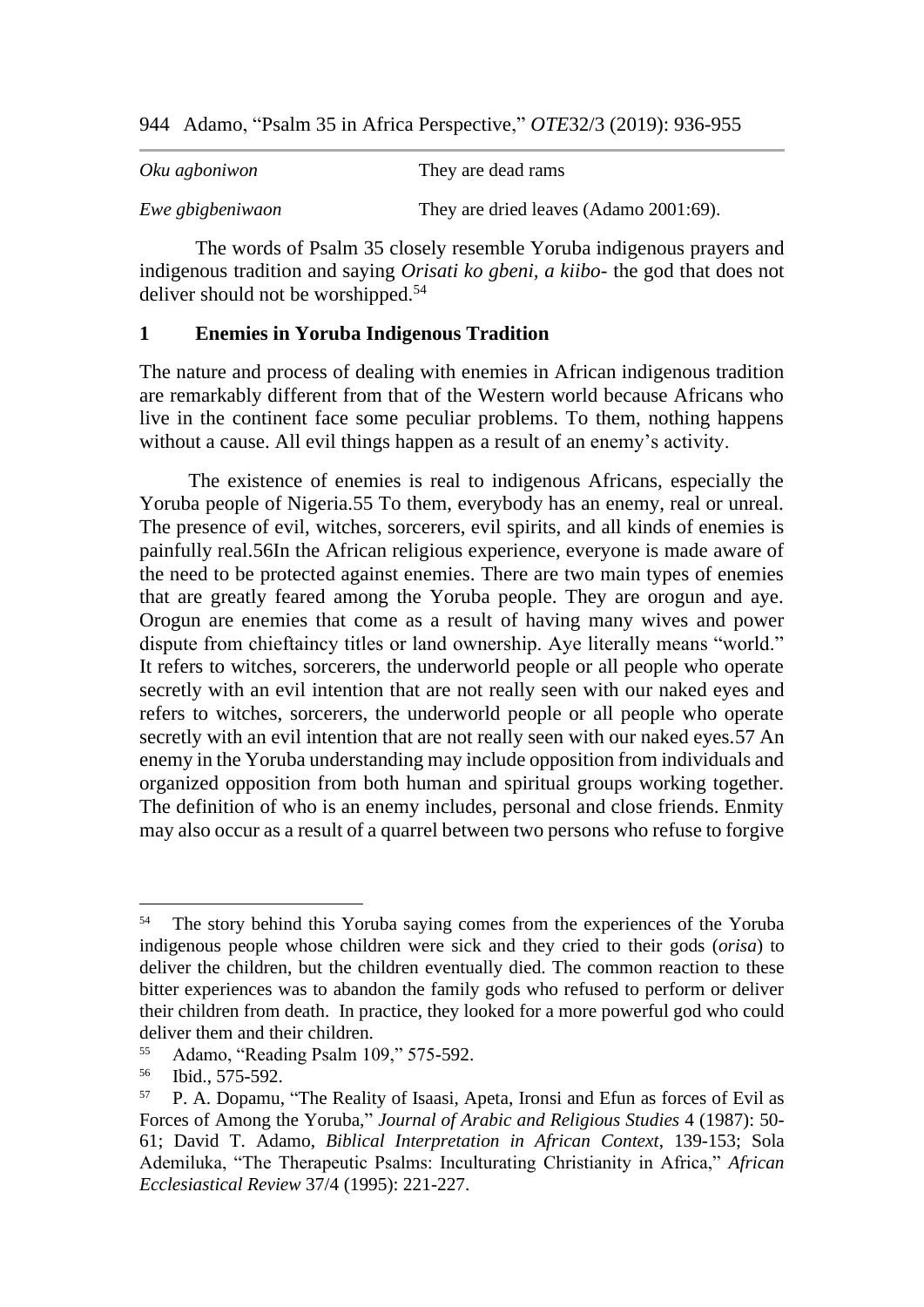each other.58 They may include all oppressors, the so-called friends and of course, the devils and demons.

There are three ways of dealing with one's enemies according to the Yoruba expression, namely; (1) the use of incantation or potent words or *ofo,ogede or madarikan* in Yoruba words; (2) medicine called *tira* or talisman; (3) herbs or lotions. The three methods are prepared by priests called *babalawo* in Yoruba language.<sup>59</sup>*Tira* is the writing of certain words (usually negative) in parchments which are then put in the pocket or worn on the body for protection against enemies. Another formula of applying the *Tira* is tying it to the doorpost. Application of the treatment includes drinking of herbs and applying lotion to one's body to prevent any harm.

Right from time immemorial indigenous African/Yoruba people had the belief that words are powerful and can hurt or destroy the person to whom the words are directed. Words are believed to have "effectuating power."<sup>60</sup>

The method that appears to be the most popular is *ogede,ofo* or potent words. *Ofo* is based on a powerful belief in the power of the spoken words. This is why it is called *ofo*which literally means "speaking" or incantation. In almost every Yoruba prayer, there is an element of *ofo, ogede,* or*madarikan,* especially in the Pentecostal or Aladura churches*.* <sup>61</sup> It is backed up with unflinching faith. The petitions (ebe) of the one uttering the prayer and the one responding (*a se*compulsory) $62$  are very strong. They have great authority and the conviction that their requests have been granted as requested.<sup>63</sup> According to Olatunji,

> The Yoruba people call all incantations *ofo* but have other terms which seem to belie the generic value of the term. These other terms include ogede or igede in Oyo area, *asapa (that used to kill),* atubi *(that which unties evil),* abilu *(that which is pushed against someone),*  awure *(that which brings good luck)*. 64

<sup>58</sup> Solomon O. Ademiluka, "Identifying the enemies of the Psalmist: From an African Perspective," *Theologia Viatorum* 33/3 (2009): 216-241.

 $^{59}$  Adamo, "Reading Psalm 109," 575-595.<br> $^{60}$  Simango & Kruger "Study of Imprecator"

Simango & Kruger, "Study of Imprecatory Psalms," 584.

<sup>&</sup>lt;sup>61</sup> *Ofo* is the verbal aspect of magic. This verbal aspect of magic sometimes is called "spell" or incantations (Olatunde O. Olatunji, *Features of Yoruba oral Poetry* [Ibadan: University Press Limited, 1984],140). *Ofo* can be accompanied by rites, medicine or charms. The rites, medicine and charms can also be used independently. It can be chanted or recited. It involves the uttering of words according to a set of formula and in a set order. *Ofo* is "seen as a source of mystical power and the attainment of metaphysical manhood by the Yoruba people. It is a restricted poetic form that is mystical in its expectation, Olatunji, 139. *Ofo* can be used for good or evil.

<sup>&</sup>lt;sup>62</sup> Ase as a response to prayer means "it must be so" or "it is compulsory that it is so.

<sup>63</sup> Oduyoye, *Vocabulary of Yoruba Religious Discourse*, 48.

<sup>64</sup> Olatunji, *Features of Yoruba oral Poetry,* 145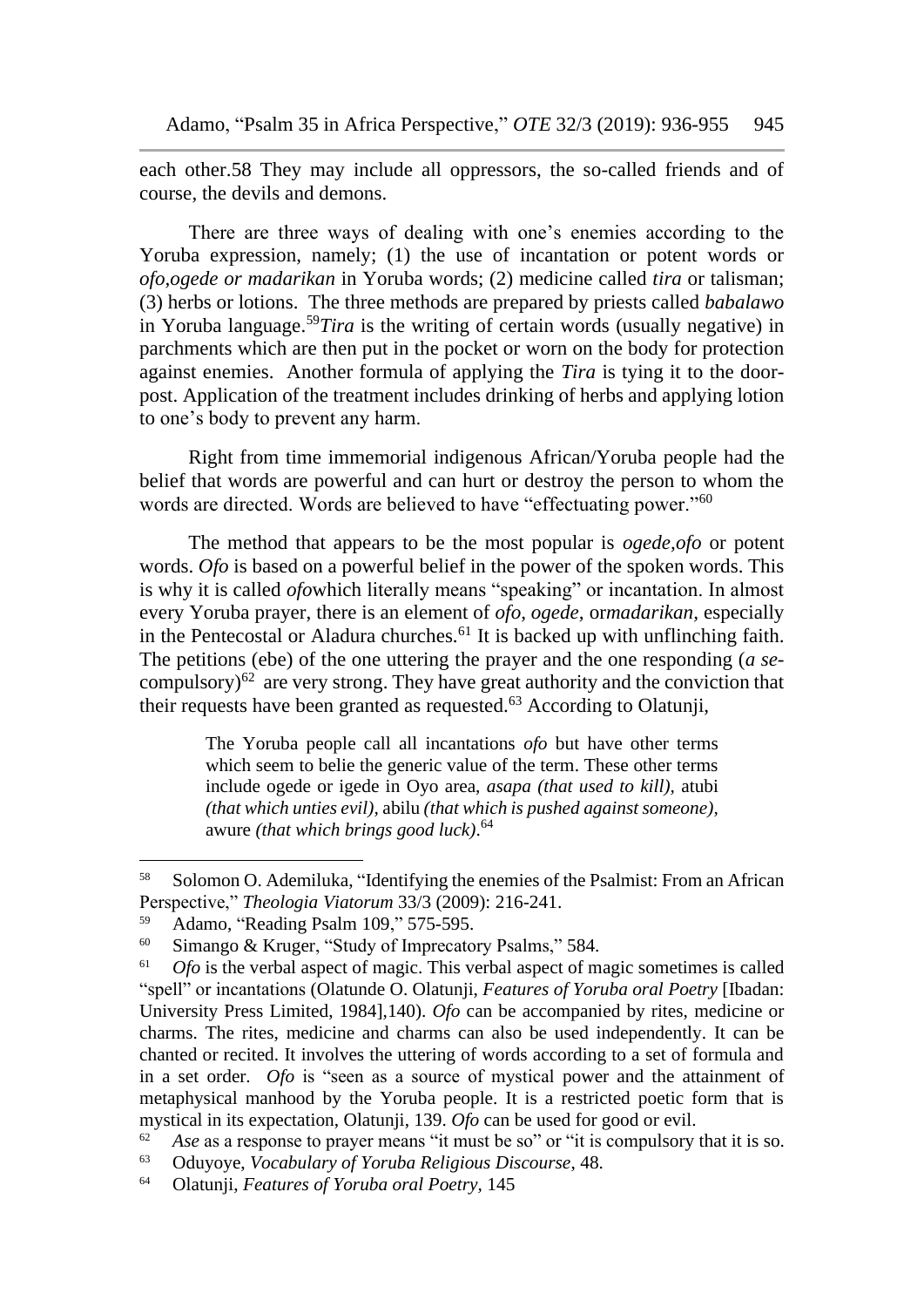*Ayajo* is also used to refer to *ofo* in which mythical allusions are made to *ese ifa* oracle.<sup>65</sup> According to Olatunji, "It would be ideal and consistent to refer to all incantations as *ofo* or *ogede* no matter their functions.<sup>66</sup> According to him "the term *ogede* can be used in the same generic sense as *ofo*."<sup>67</sup>*Aasan* is another term used in the discussions of *ofo*. It is believed that the words *ofo, ase, ogede, madarikan* have unfailing effect. The power of such unfailing effect are said to be possessed by medicine men (*babalawo*), priests, herbalists, aged parents on their death beds. Such powers are irrevocable.<sup>68</sup>

Dopamu and Olatunji mention different kind of incantations as follows:*madarikan* (back to the sender), *ofoawonaje*(for preventing witches from hurting a person), *ofoowo*(incantation to earn respect generally, *ofodidaepe pada* (sending a curse back to the sender), *ofoawise* (incantation to make words irrevocable), *ofoki a maaku* (incantation to prevent death) and ofo*asetaa* (incantation for victory against enemies).<sup>69</sup>

#### **2 Examples of** *Ofo* **for Protection**

Below are examples of some *ofo, ogede* that are irrevocable when uttered. It is all about the fact that enemies should be scattered and anyone with evil intent should use his or her hand to undo himself or herself. These *ofo* is for protection.

| Itu to niki won o ma tu won ka  | It is the he-goat that says they should be scattered          |
|---------------------------------|---------------------------------------------------------------|
| Eni tina n peri mi nibi         | Whoever has evil designs on me                                |
| Oso ki I roro ko jerun          | No wizard can be fierce enough to eat the <i>eran</i><br>wood |
| A ki I fowoobeesebo             | No one spends his food money to cook the <i>ibo</i><br>plant  |
| A ki I fibo bole                | No one worships the ground with ibo plant                     |
| A kiki I fiboseku               | No one uses the ibo plant in cooking rat                      |
| Eni ti n ba n peril mi nibi     | Whoever has evil designs on me                                |
| Funraa won ni o fowoaraa<br>won | He should with his own hand undo himselfsera                  |

 $\begin{array}{c} 65 \\ 66 \end{array}$  Ibid., 145.

Ibid., 146.

<sup>67</sup> Ibid., 145.

<sup>68</sup> Oduyoye, *Vocabulary of Yoruba Religious Discourse*, 48.

<sup>69</sup> A. P. Dopamu, *Madarikan, OfoIsegun* (Ibadan: Sefer, 2000), 1-33; Olatunji, *Features of Yoruba oral Poetry,* 147.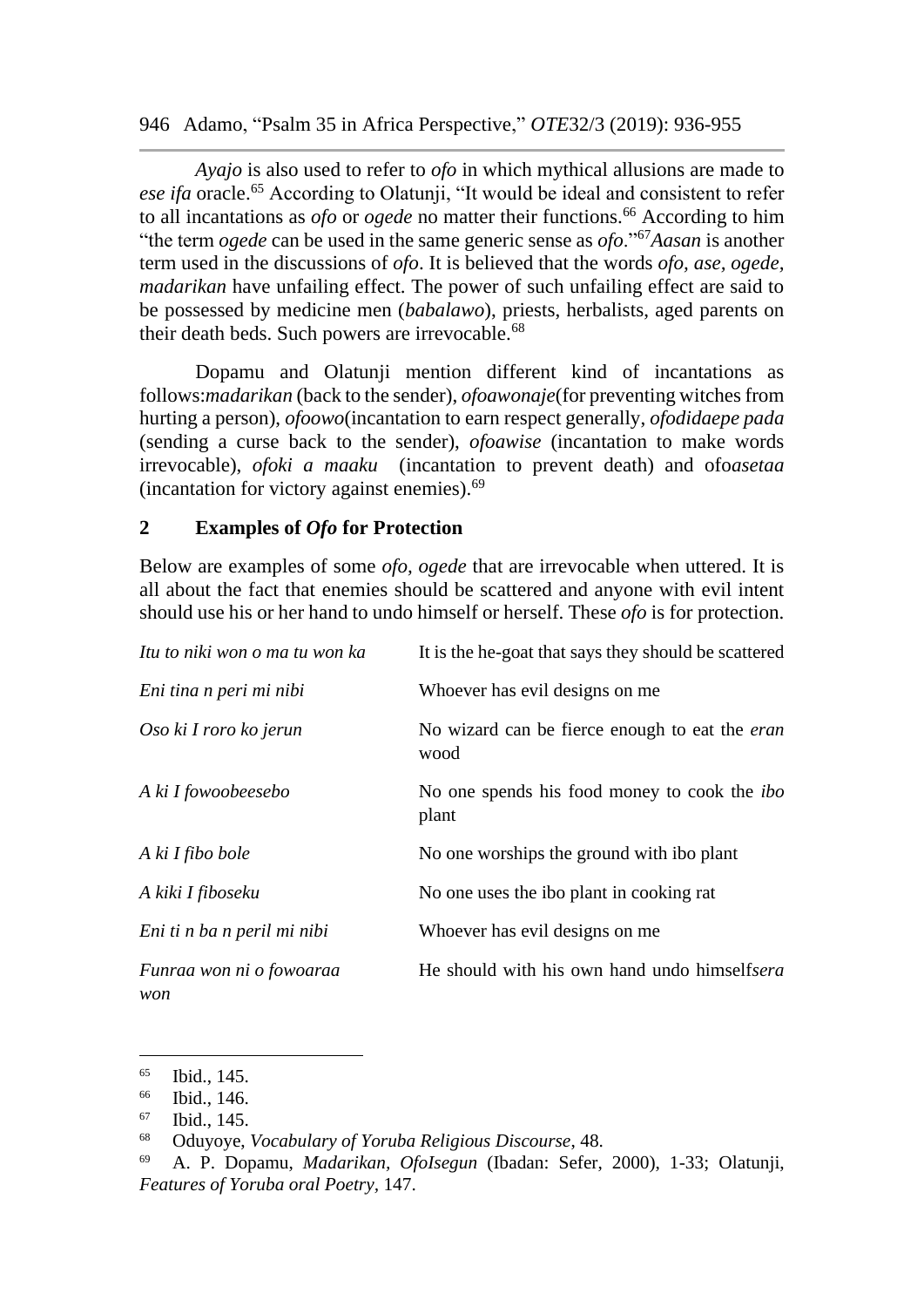| Aidan lo ni e ma le e fibiowoo yin<br>mi wo | It is the aidon plant (Tetrapleura [Mimosaceaedan]<br>[Mimosaceae]) that says he should not try his evil<br>designs on me. |
|---------------------------------------------|----------------------------------------------------------------------------------------------------------------------------|
| Eerumaarubi won to won                      | plant (PachyelasmaTesmannil, Used in<br>Eeru<br>smoking away witches), carry his evil Designs to<br>$\lim$ <sup>70</sup>   |

Other examples of other potent words, ofoor ogedeare also cited below with a title, A-sure-pa-ni:

| A-sure pa-ni la a pe Ogun               | A-sure-pani we call Ogun (Yoruba god of Iron)<br>instant killer. |
|-----------------------------------------|------------------------------------------------------------------|
| Ogun, sure ba mi pa awonotaa mi         | We call Ogun (Yoruba god of Iron) instant killer                 |
| A-fi-irin-gberegberepani la<br>pe a ifa | We call ifa (Yoruba oracular divination) a killer<br>by walking  |
| Ki o lo ba mi pa gbogboawon             | Let him go and kill all my enemies                               |
| otaa mi                                 |                                                                  |
| Gbogboawontinmba mi sota,               | All those who hate me                                            |
| To ba n fenuburukukan mi,               | Who are talking evil about me                                    |
| Ifabami ran won lo si ode orun          | If a (oracle) send them to heaven <sup>71</sup> .                |

The above *ogede, ofo*or*madarikan* is calling the gods of the Yoruba (*Ogun and Ifa*) to get up and kill all the speakers' enemies instantly just as the psalmist has desired in 35: 1-3 when the psalmist challenged Yahweh to take a shield and buckler, spear, and javelin. Let the angel of Yahweh pursue them and put them to shame.

Another example of *ofo, ogede*or*madarikan* is written below and named *Ajan-koro-biti* and requesting that enemies should die by crucifixion as Psalm 35 wanted his enemies to die.

Ataponikilagbaja ko talu po oLet so-and-so go out of town

| Ko wogbo lo rereere     | Let him go deep into the woods           |
|-------------------------|------------------------------------------|
| Igbo rereerenilelagbaja | The deep woods is the home for so-and-so |

<sup>70</sup> Dopamu, *Madarikan*, 30.

Ibid.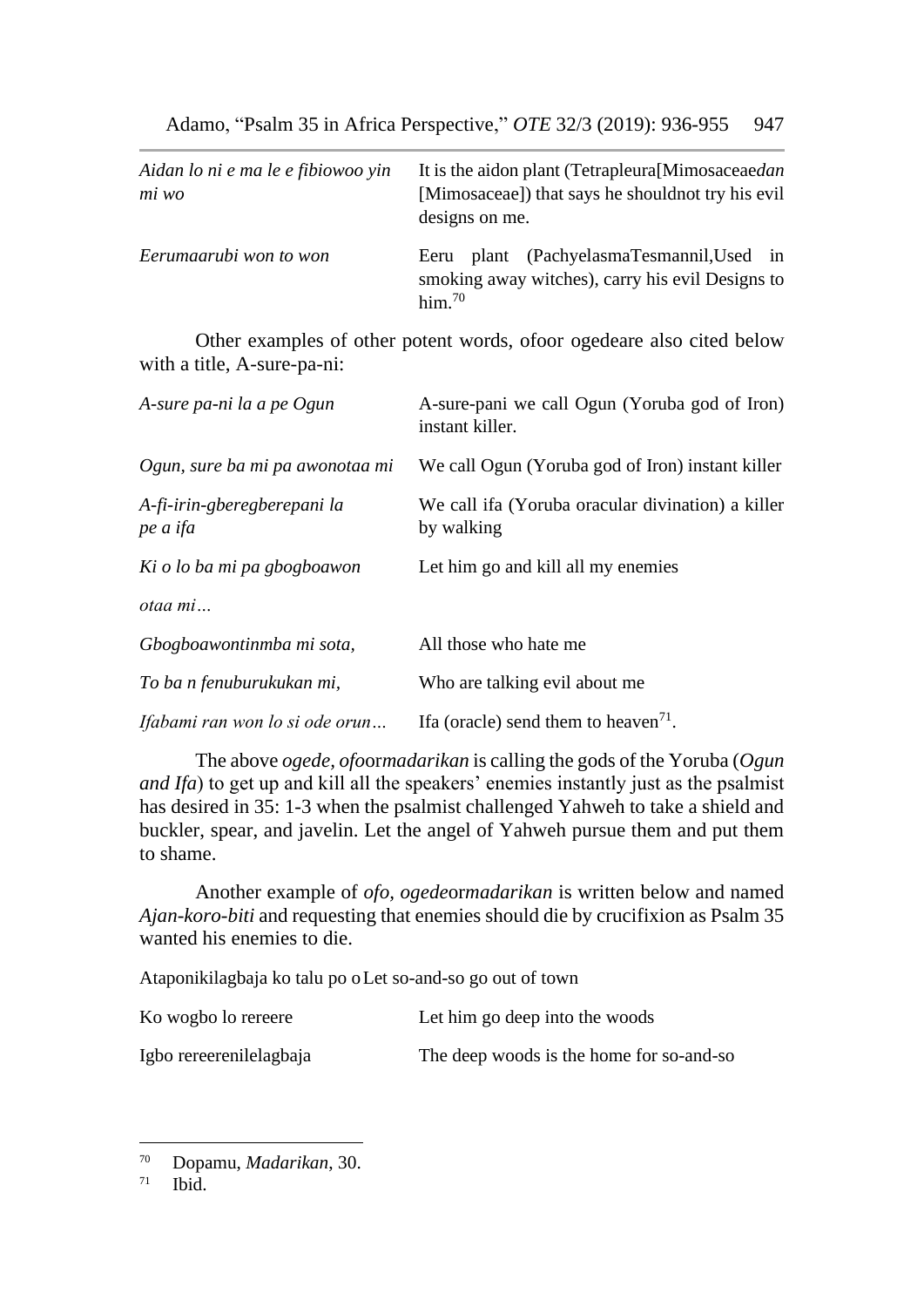| Ko ma gbeeaarinilumo | Let him not live in the community again        |
|----------------------|------------------------------------------------|
| Ko delekiisaa        | Let him become a wearer of rags. <sup>72</sup> |

When the above*ofo* or incantations is compared with Psalm 35:4-6, the resemblance is clear.

Let them be put to shame and dishonour who seek after my life. Let them be turned back and confounded who devise evil against me Let them be like chaff before the wind, with the angel of the LORDdriving them on. Let their way be dark and slippery, with the angel of the LORD pursuing them(35:4-6 NRSV).

It is important to note that despite the fact that the Yoruba *ofo* or *madarikan*, or *ogede* and Psalm 35 are close in content and intentions, there are some differences. While the addressee of Psalm 35 is God, that of the Yoruba *ofo* or *ogede* is to the gods such as*Esu*, *Ogun*, *Ifa* and others rather than the Supreme Being, *Olodumare*. Both resemble the belief in the power of spoken words.

## **3 Psalm 35 as Protection and Defence against the Attack of Enemies**

When Christian missionaries arrived in Africa, the converts were forbidden to use African indigenous medicine, that is, powerful potent words, *ofo, madarikan,*  or*ogede* talisman, and even herbal medicine for protection. They were told that it was abominable to Christianity. The missionaries, with good intentions of promoting the kingdom of Christ, did not only build schools, they built maternity buildings and hospitals where orthodox medicine was dispensed. However, those African Christians who had access to orthodox medicine still had problems dealing with what they believed to be the source of the diseases, and misfortune (witches and wizards and other enemies, seen and unseen). They sought protection from the use of the Bible-Psalms texts since orthodox medicine could not deal effectively with that aspect of African belief.

When they accepted Christianity and replaced their potent words, charms, and all kinds of medicine, they did that with the belief that there would be a better substitute for them for protection, healing, and success. Unfortunately, however, they were not taught the source of the white man's power which they believed was in the Bible. Other non-converts ridiculed them and called them "women" because they had no *ofo* or *madarikan* or incantation or talisman for protection. They were disappointed, and therefore, took laws into their hands by using the Bible and the traditional means for protection, healing and success. For that reason. Many were excommunicated from the mainline churches. When others who remained in the missionary churches searched in vain for answer they

 $72$  Ibid., 31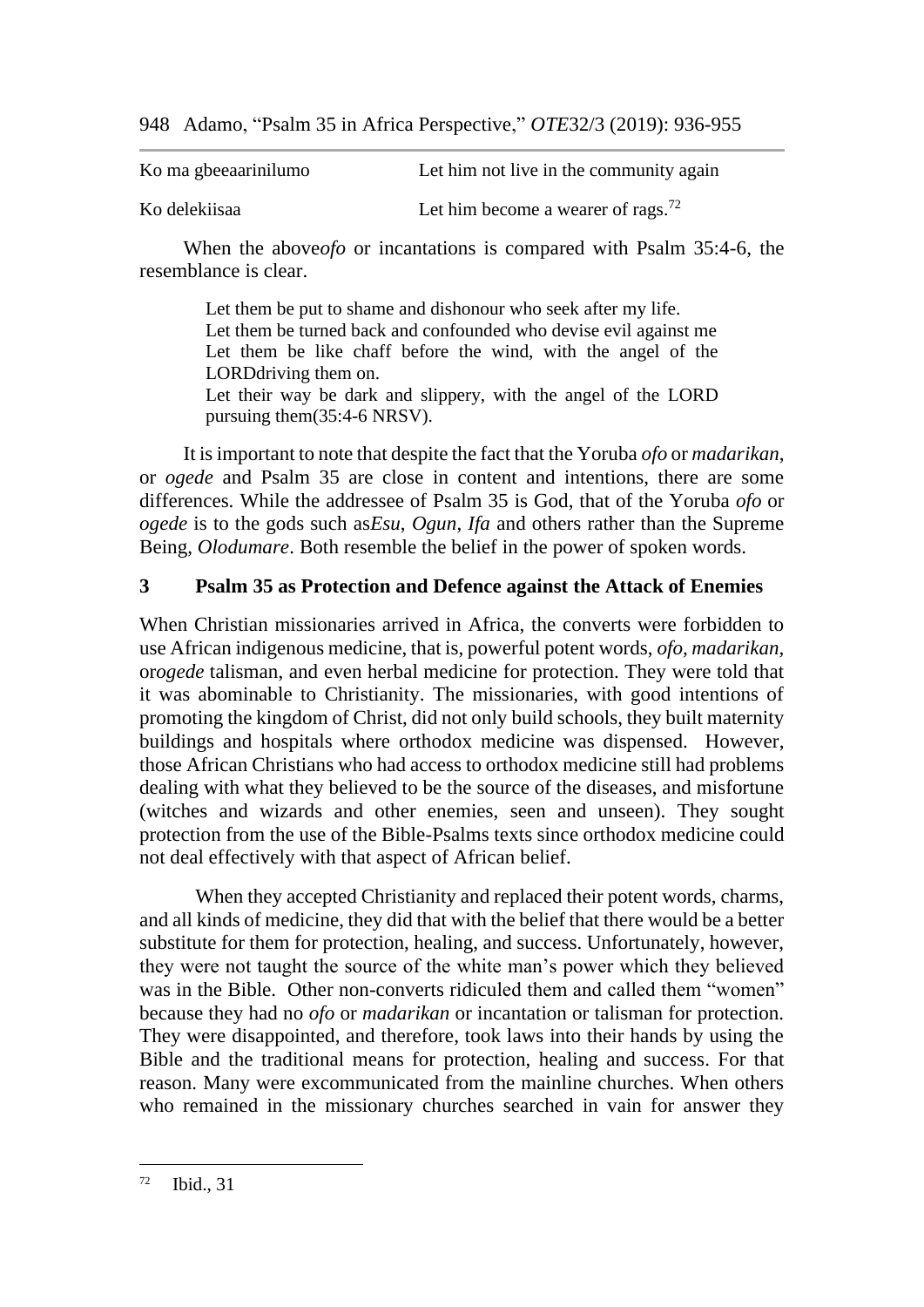eventually broke away<sup>73</sup> from the missionary churches with one of the major purpose of finding that greater power in Christianity. They search the Bible in their own ways. The separation gave them more freedom to search the Bible more in order to discover the supposedly hidden power. The book of Psalms became the favourite book that contained that power for protection, and defence against known and unknown enemies. They found the words of Psalms that resemble almost exactly their irrevocable *ofo, incantation, ogede or madarikan.* They approached the Bible and used it with the same method that the indigenous Yoruba people used for their indigenous medicine, incantation, *ofo, madarikan or ogede* to deal with the problem of enemies. They used mainly the imprecatory Psalms such as Psalms 35 as they used potent words, charms, and medicine to combat evil forces and to protect themselves against forces of evil. They believe that Psalms like Psalms 35 are irrevocable. It can be read, recited, written in a special paper for protection. They wrote it on their doors, on their bodies, on their clothes for protection with strong faith that it will work. They sang, chanted, and believed that it would work for them. That was how Psalm 35 became a talisman, and a psalm of protection, healing and success in Yoruba Christianity. That is how imprecatory psalms also became somehow popular among African indigenous churches. This practice has spread to most of the mainline churches in Nigeria, especially among the Yoruba people. This was based on the belief in African tradition that words are not just empty thought. They are performative and once words go out with faith they perform the purpose for which they are spoken. Such is the power in the spoken words when they are memorized, spoken, and recited. According to African tradition and religion, they can destroy enemies and evil ones. This belief was also influenced by the word of the Bible especially the book of Psalm with the idea that God created things by spoken words and destroyed things by the breath of his mouth (Psalm 33:6). They read the Bible and believe that the word of God is more powerful than a two-edged sword according to Hebrew 4:12. They believe that the word in the Bible, is the word of God which is

> living and active. Sharper than any double-edged sword, it penetrates even to dividing soul and spirit, joint and marrow it judges the thought and active of the heart (NRSV).

The Yoruba Christians maintain their belief that the word of God is more powerful than the African indigenous potent words (*ofo* or incantations). They use the word of God for protection, for healing and success.

<sup>&</sup>lt;sup>73</sup> There are other important reasons for the emergence of African Indigenous Churches: national feelings, struggles for authority and leadership disagreement over finance, breaches of church discipline, polygamy, lack of adequate attention paid to dreams, prophecy, and healing ministry of both body and soul.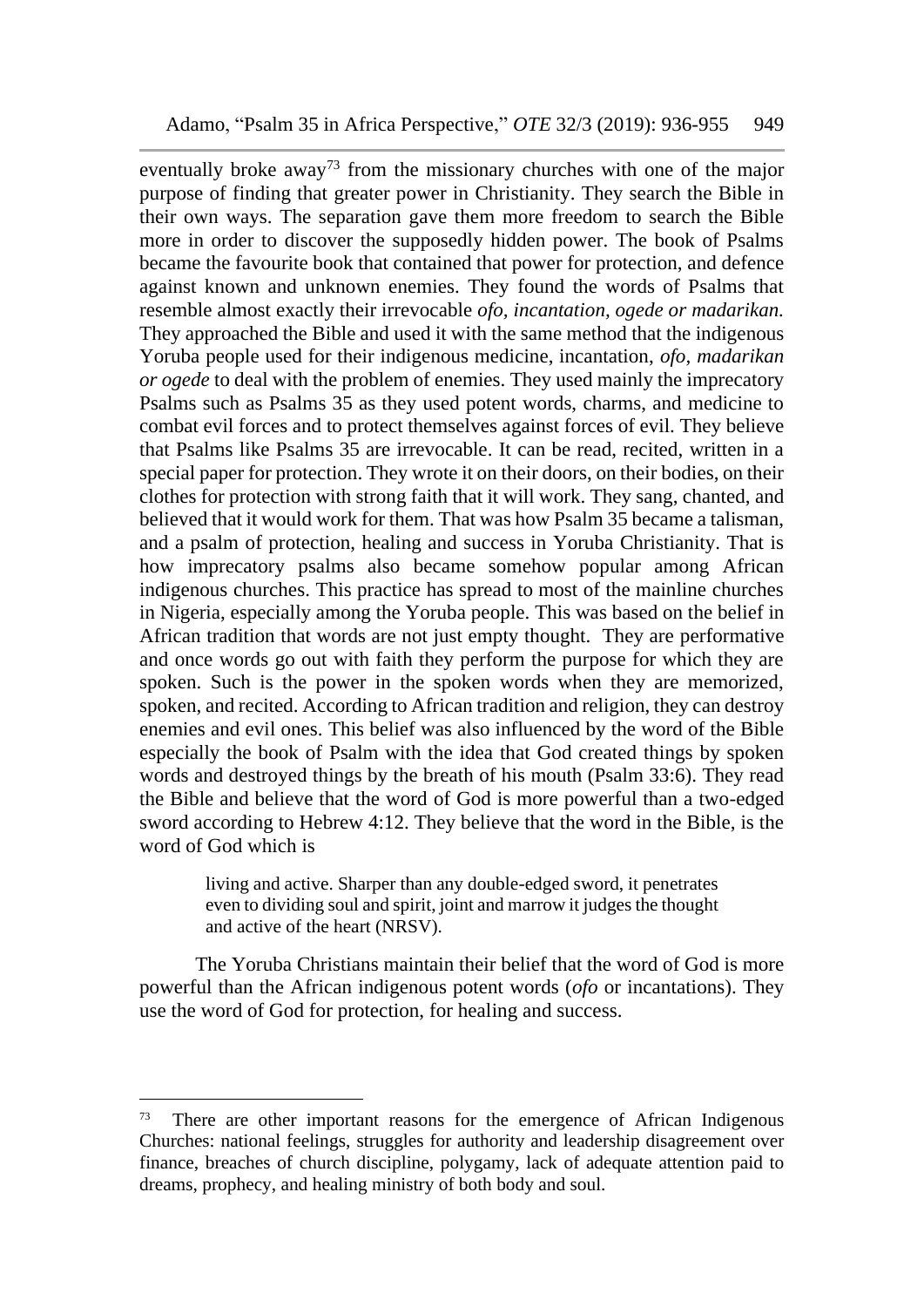Some verses of Psalm 35 are written on the doorpost to protect the house; on motor vehicles to prevent enemies from causing accident; and on parchment to ward off evil spirits. Some will also be read into water for healing.

In fact, Psalm 35 is regarded as *Madarikan, ofo,* or*ogede*in Yoruba tradition*. Madarikan* is another way for protection in African religion and tradition. Ade Dopamu, an eminent Professor of African indigenous religion believes that Psalm 35 is *ofo, madarikan, and ogede.<sup>74</sup>* According to him,

> The Yoruba people use *Madarikan* or *ofo*for victory over enemies. One does not wait for the time one is aware that he/she has enemies before using *Madarikan.*

> Because it giv*es vi*ctory over enemies known or unknown. Because it gives victory over known and unknown enemies. *Madarikan* is not an evil thing because it delivers people from the evil ones. It thwarts the evil plan of enemies to nothing (translation).<sup>75</sup>

Dopamu also compares *madarikan* with the book of Psalms. According to him,

> It is like the psalms that Christians recite in Psalm 35:1, 8: Contend, O LORD, with those who contend with me; Fight against those who fight against me… May ruin overtake them by surprise-May the net they hid entangle them, may they fall into the pit, to their ruin (Psalm 35:1,8 NRSV).<sup>76</sup>

Further comparison of the above *madarikan* with Psalms shows real similarities<sup>77</sup>

Clement Ekundayo believes that there are Psalms to be recited for victory, mercy, and success. According to him Psalm 35 should be read three times facing the four corners of the earth and certainly, God will wage war against one's enemies.<sup>78</sup>

<sup>74</sup> Dopamu, *Madarikan, OfoIsegun*, 30.

 $75$  Ibid.

<sup>&</sup>lt;sup>76</sup> The existence of words of hate or harsh words does not mean that the Yoruba or African religion is "inherently violent" and characterised by hate speeches just as the existence of Psalm 35 and other imprecatory Psalms does not mean that Christianity and Judaism are inherently violent and characterised by hate speeches. Such a conclusion will make no sense because it is the way a person practices religion that makes it to be violent and characterised by hate speeches.

<sup>77</sup> Dopamu, *Modarikan,* 30.

<sup>78</sup> C. Ekundayo, *Lilo Awon Psalmu fun Aseyori, Aanuati Ojurere Olorun, Intercel Christian* (Ibadan: Publication, 1996).11.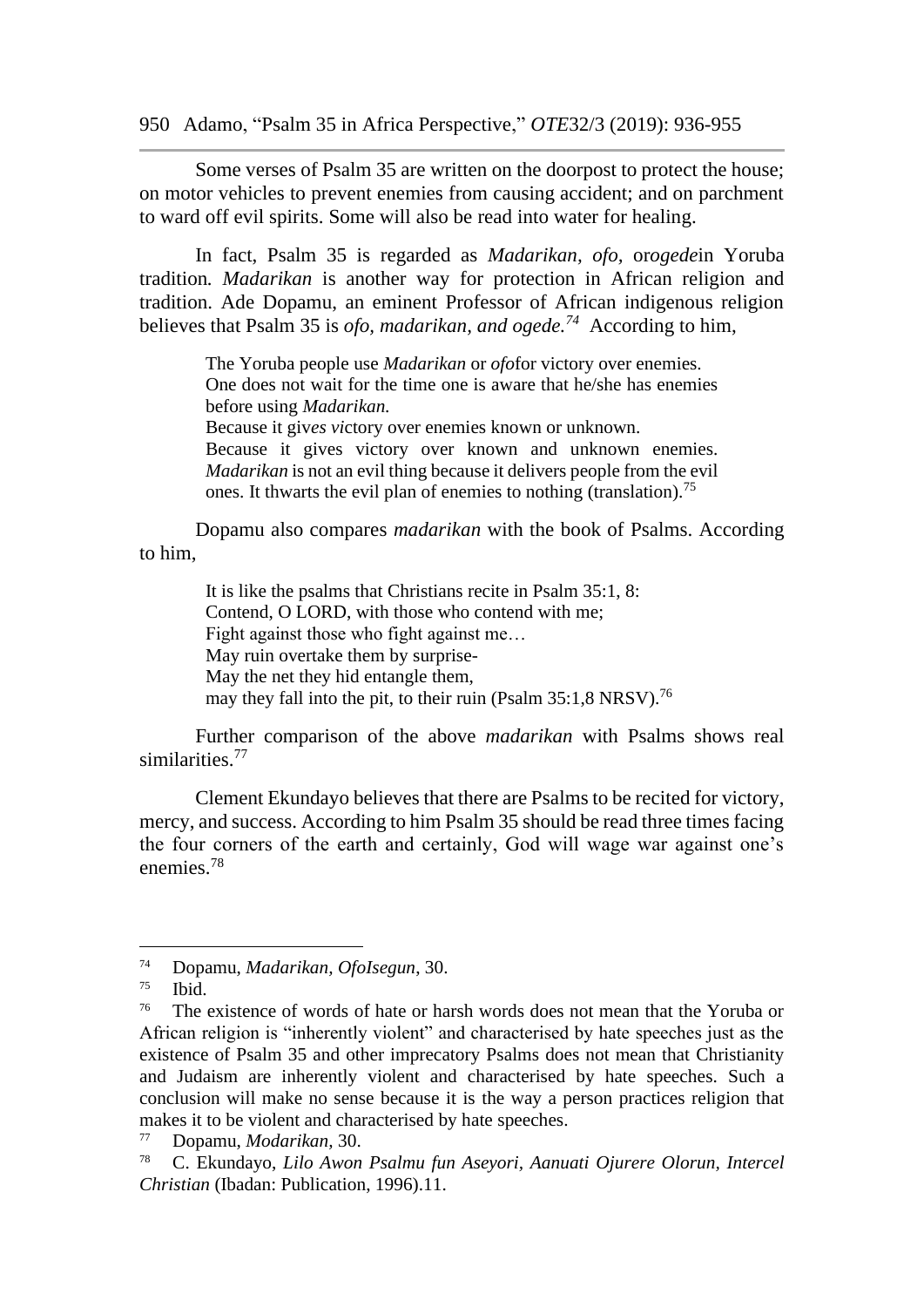## **D CONCLUSION**

The summary of Psalm 35 is that the psalmist confronted his God with the mystery of evil and suffering in the world of oppression, hatred, poverty, violence in the unjust world, and asks God to take action immediately.

The temptation is to condemn Africentric approach to Psalm 35 as magical, fetish, syncretistic and therefore unchristian. However, a closer examination of this method proves otherwise. Such use reveals the strong belief in the power of God's name. It is a demonstration of the power in the words of God more than the Yoruba culture and tradition. The word of God is sharper than a two-edged sword (Heb12:4). The Yoruba people use Psalm 35 not for an aesthetic purpose but to express God's righteous indignation against injustice and evil.

Praying Psalm 35 is an act of faith that God will judge the wicked and therefore, instead of fighting by visiting *babalawo* (Yoruba medicine man) to obtain medicine to kill the enemies as it is often the case, in African Indigenous religion. The Yoruba Christians leave everything to God to do justice for the oppressed.<sup>79</sup>

Furthermore, reading Psalm 35 in African Context has several advantages. It has the economic advantage because the reader will not have to visit the native priest (babalawo) with fees, for incantations and medicine to fight the enemies. The reader has a substitute for incantations free of charge, which is more powerful than *ofo*. Reading Psalm 35 relieves him of her psychologically from being called a woman (if he is a male). The fact that reading Psalm 35 works gave her courage and faith in God and his words (Bible)...

Both Psalm 35 and *ofo* or *madarikan* also remind us of the basic human desire for revenge when hurt by enemies. God does not ask us to suppress the anger, but instead, to give that anger, the hopelessness, and the pain a voice. "Submission of anger to God obviates the need for actual revenge of the enemy"<sup>80</sup> For survivors of victimization, "to express grief and rage and outrage is to live, to remember is to bear the pain of reliving an unutterable horror… But to remember is also to resist the forces of evil in the hope of livingresurrection."<sup>81</sup>

Among the many reasons why Psalm 35 is read Afrocentrically, is that the method did not only worked for the early Yoruba indigenous Christians who

<sup>79</sup> Adamo, "The Imprecatory Psalms in African Context," 151.

<sup>80</sup> J. Clinton McCann Jr., *A Theological Introduction to the Book of Psalms* (Nashville: Abingdon Press, 1993), 119.

<sup>81</sup> McCann, *Theological Introduction*, 19.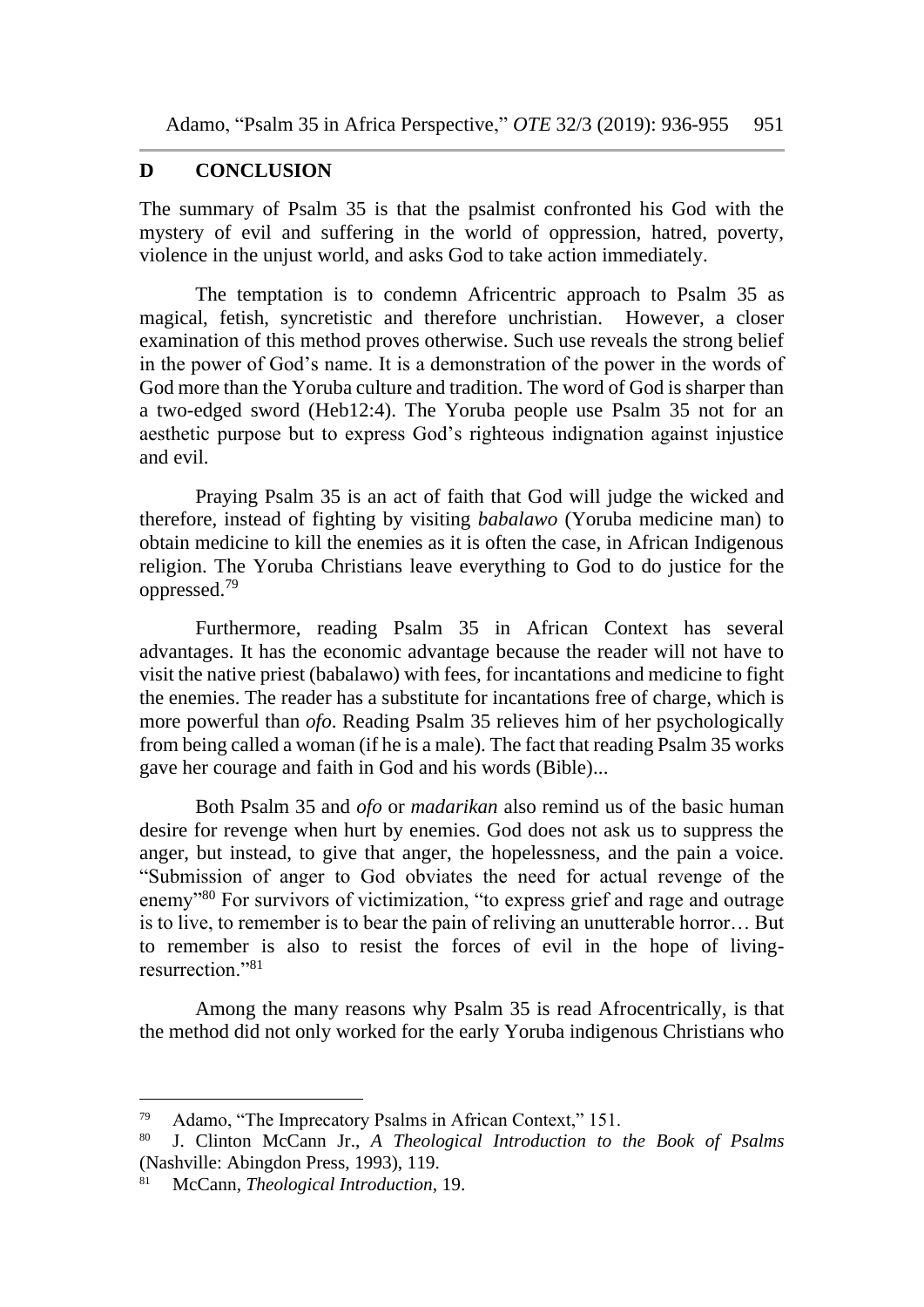used it that way,<sup>82</sup> it may likely be the way Psalm 35 was used in ancient Israel, that is, for protection, healing and success.<sup>83</sup>

The Yoruba Christians read, sang, recounted, chanted, and inscribed Psalm 35 with a view not only to be protected on such a dangerous journey on the African roads or on a flight or sea in the continent, but also in order to testify to Israel's "originary event and its enduring generative power."<sup>84</sup>. The Psalmist in 35:9, 10, 18, 27 and 28 in my view, recounts Israel's history in praise and thanksgiving as a way of expressing their belief in God's continuing historical involvement. By evoking the past, through proclamation, singing/chanting, writing and reading, the ongoing nature of the relationship which God has begun with God's people is expected to be renewed and continued.<sup>85</sup> In other words, the author of Psalms 35 wrote for the purpose of not only expressing God's action in history but also for the transformation of those who read the Psalms. This is the recounting of God's power*.* Westermann calls such praises and allusions in Psalm "Representation of History" which allows Israel/ African Christians their covenant relationship with God.<sup>86</sup>

Yoruba people believe that those who recount Palm 35, and of course, some other specific Psalms, by writing, singing, chanting, and wearing the words of this Psalms on their bodies take up the identity of ancient Israel who was the first receiver of God's miracles and actions. This brings out the possibility of their receiving the same miraculous action of God in history.<sup>87</sup>

<sup>82</sup> Adamo, "Reading Psalm 109," 575-592; Caleb O. Ogunkunle, 'Imprecatory Psalms: Their Forms and Uses in Ancient Israel and some Selected Churches in Nigeria,' (Ph.D Dissertation: University of Ibadan, Nigeria, 2000), 217; J. O. Oshitelu, *The Secret of Meditation with God with the Uses of Psalms* (Shagamu: Publication Department, the Church of the Lord Aladura Worldwide, Shagamu, n.d).

<sup>83</sup> The discovery of a handful of Phoenician and Punic amulets from the first millennium with two verbs (שמר guard and נצר protect) inscribed on them is an indication that such practice was uncommon in ancient Near East generally. David T. Adamo, "The Significance of Psalm 121 in African Context," *Journal for Semitics,* 26/1 (2017) 33-44; Philip C. Schmitz, "Reconsidering Phoenician Inscribed Amulet from the Vicinity of Tyre," *Journal of the American Oriental Society* 122 (2002): 817-22; Jeremy D. Smoak, "Amuletic Inscriptions and the Background of YHWH as Guardian and Protector in Psalm 12," *Vetus Testamentum* 60 (2010): 421-432; "Prayers of Petition in the Psalms and West Semitic Inscribed Amulets: Efficacious Words in Metal and Prayers for Protection in Biblical Literature," *Journal for the Study of Old Testament,* 36/1 (2011): 75-92.

<sup>&</sup>lt;sup>84</sup> Brueggemann, *Psalms and the Life of faith*, 34.<br><sup>85</sup> Harry P. Nasuti. "Historical Narrative and Ide

<sup>85</sup> Harry P. Nasuti, "Historical Narrative and Identity in the Psalms," *Horizon in Biblical Theology,* 23/2 (2001): 132-153.

<sup>86</sup> Claus Westermann *Praise and Lament in Psalms* (trans. Keith R. Criand, Richard N Soulen; Atlanta: John Knox Press, 1981), 214-249.

Nasuti, "Historical Narrative and Identity in the Psalms," 132-152.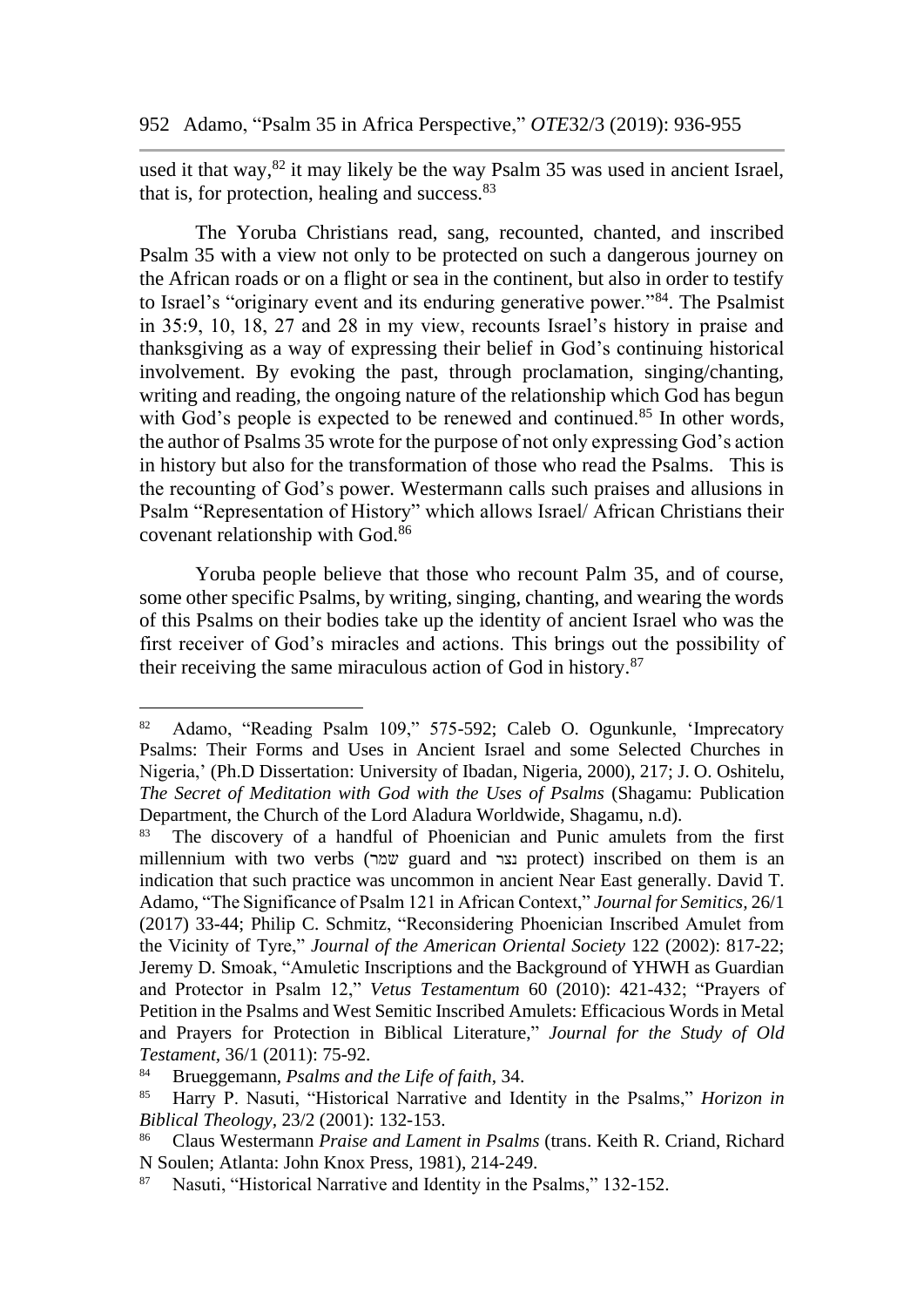One will be right to say that the Psalms became the means by which Yoruba/African Christians experienced the repetition of their origin in God. It is a re-experience of the salvation history.

The writing, chanting, singing of Psalms 35 repeatedly is for the purpose of reminding God of his former actions and to motivate God to act in this way once again in the present. <sup>88</sup>

The Bible, particularly the Psalms, then becomes a substitute for talisman or amulets, medicine, potent words (so-called incantation), *ofo, madarikan, ogede* for protection, healing, and success when inscribed on parchments, bodies, vehicles, doorposts, recited, chanted, and sung with unwavering faith or trust in God. What I think should be noticed is that the Yoruba Christians believe that if the gods of the Yorubas are so powerful as to punish at will when requested, how much more Yahweh, the God of Israel, the God of the missionaries for whose purpose they left their countries to go to Africa? The conclusion is that the Christian God and his words must be more powerful and distinct.

#### **BIBLIOGRAPHY**

- Adamo, David T. "Reading Psalm 23 in African context," *Verbum et Ecclesia* 39(1), a1783, 2018, 1-8[.https://doi.org/10.4102/ve.v39i1.1783.](https://doi.org/10.4102/ve.v39i1.1783)
	- \_\_\_\_\_\_. "The Task and Distinctiveness of African Biblical Hermeneutic(s)," Old *Testament Essays*, 28/1 (2015), 31-52. [https://doi.org/10.17159/2312-3621/20](https://doi.org/10.17159/2312-3621/20%2015/v28n1a4)  [15/v28n1a4.](https://doi.org/10.17159/2312-3621/20%2015/v28n1a4)
- \_\_\_\_\_\_. What is African Biblical Hermeneutics?" *Journal of Black Theology, vol*. 13 no 1, 2015;
	- \_\_\_\_\_\_. "Reading Psalm 109 in African Christianity," *Old Testament Essays* 21/3, 575- 595.
		- \_\_\_\_\_\_\_. "The Imprecatory Psalms in African Context. "D.T Adamo (end), *Biblical Interpretation in African Perspective,* Lanham: University of America, 2006), 139-153.

\_\_\_\_\_\_\_. *Reading and Interpreting the Bible in African Indigenous Churches* Eugene, Oregon: WIPF and Stock Publishers, 2001.

- Ademiluka, Solomon O. "Identifying the enemies of the Psalmist: From an African Perspective," *Theologia Viatorum,* 33, 3 (2009), 216-241.
	- \_\_\_\_\_\_ "The Therapeutic Psalms Inculturating Christianity in Africa," *African Ecclesiastical Review* 37, 4 (1995),221227.
- Brueggemann, Walter. *The Message of the Psalms: A Theological Commentary.*  Minneapolis: Augsburg, 1984.

\_\_\_\_\_\_ *The Psalms and the Life of faith.* Minneapolis: Fortress Press, 1995.

Brueggemann Walter and William H. Bellinger Jr. *Psalms*, Cambridge: Cambridge University Press, 2014.

Craigie, Peter C, *Psalms 1-50*. Waco: Word Publisher, 1983.

Crenshaw, James L. *The Psalms: An Introduction,* Grand Rapids: William B Eerdmans, 2001.

<sup>88</sup> Westermann, *Praise and Lament in Psalms*, 217.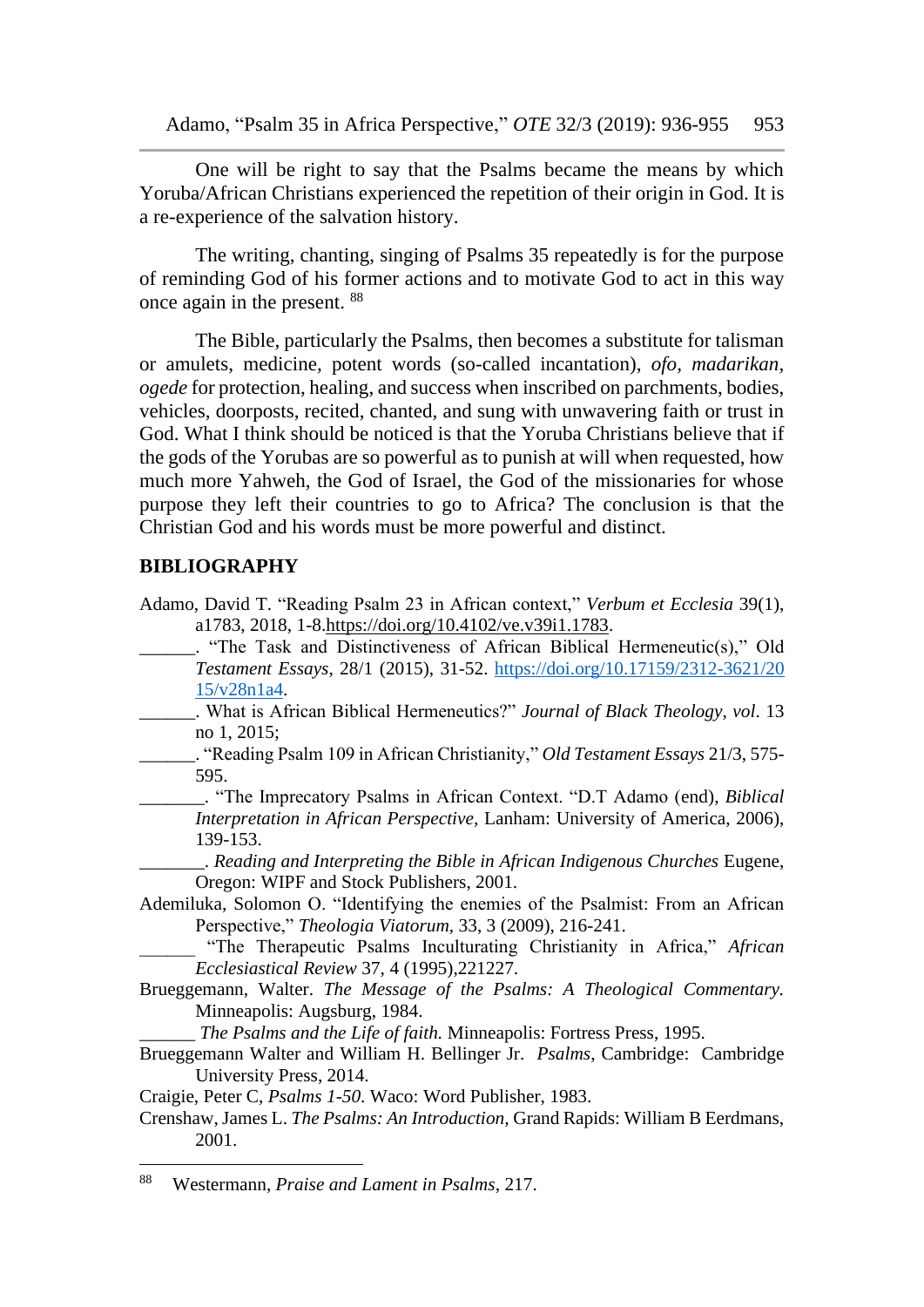954 Adamo, "Psalm 35 in Africa Perspective," *OTE*32/3 (2019): 936-955

- Day, John N. "The Imprecatory Psalms and Christian Ethics." *Bibliotheca Sacra* 159 2002): 166-185
- deClaisse-Walford, Nancy L. *Introduction to the Psalms,* Chalice Press, St. Louis, 2004.
- deClaisse-Walford, Nancy L. "The Theology of the Imprecatory Psalms." Pages 77-92 in *Sounding in the Theology of Psalms, Perspective and Method in Contemporary Scholarship*. Edited by Rolf A. Jacobson. Minneapolis: Fortress Press, 2011.
- deClaisse-Walford, Nancy L., Rolf A. Jacobson, and Beth A. Tanner. *The Book of Psalms*, Grand Rapids: William B. Eerdmans Publishing Company, 2014.

Dopamu, A. P. *Madarikan, OfoIsegun.* Ibadan: Sefer, 2000.

- \_\_\_\_\_\_. "The Reality of Isaasi, Apeta, Ironsi and Efun as forces of Evil among the Yoruba." *Journal of Arabic and Religious Studies* 4 (1987): 50-61.
- Ekundayo, C. *Lilo AwonPsalmu fun Aseyori, Aanuati Ojurere Olorun*, Ibadan: Intercel Christian Publication, 1996.
- Getui, Mary N., Knut Holter and Victor Zinkuratire (eds), *Interpreting the Old Testament in Africa*. New York: Peter Lang, 2001. [https://doi.org/10.3726/978-](https://doi.org/10.3726/978-1-4539-1010-8) [1-4539-1010-8.](https://doi.org/10.3726/978-1-4539-1010-8)
- Harman, Allan. "The Continuity of the Covenant Courses in the Imprecations of the Psalter." *The Reformed Review* 54 (1995): 66-72.
- Holter, Knut. *Contextualized Old Testament Scholarship in Africa*. Nairobi: Acton Publisher, 2008.
	- \_\_\_\_\_\_\_\_\_*Interpreting Classical Religious Texts in Contemporary Africa.* Nairobi: Acton Press, 2007.

Kittel, Rudolf. *The Scientific Study of the Old Testament.* New York: Putnam, 1913.

- Kraus, Hans-Joachim. *Psalms 60-150*. Translated by H. C. Oswald. Minneapolis: Augsburg, 1988.
- Laney, J. Carl, A Fresh Look at the Imprecatory Psalms," *Bibliotheca Sacra*, 159 (1981):35-44.
- Lockyer, Herbert. *Psalms: A Devotional Commentary.* Grand Rapids: Kregel, 1993.
- Luc, Alec. "Interpreting the Curses in the Psalms." *Journal of Evangelical Theological Society* 42 (1999): 395-410.
- Martins, Chalmers. "Imprecatory in the Psalms." Pages 113-132 in *Classical Evangelical Essays in Old Testament Interpretation*. Edited by W. Kaiser. Grand Rapids: Baker, 1972.
- Mays, James L. *Psalms*. Interpretation. Louisville: Westminster/John Knox Press, 1994.
- McCann, J. Clinton Jr. *A Theological Introduction to the Book of Psalms*, Nashville: Abingdon Press, 1993.
- Nasuti, N. P. "Historical Narrative and Identity in the Psalms." *Horizon in Biblical Theology,* 23/2 (2001): 132-153[.https://doi.org/10.1163/187122001x00071.](https://doi.org/10.1163/187122001x00071)
- Mowinckel, Sigmund. *The Psalms in Israel's Worship*. Oxford: Blackwell, 1962.
- Oduyoye, Modupe. *Psalms without the Curse Words*. Ibadan: Sefer Press, 1997.
- Ogunkunle, C. "Imprecatory Psalms: Their Forms and Uses in Ancient Israel and some Selected Churches in Nigeria," A Ph.D Thesis, University of Ibadan, Nigeria, 2000.
- Okorocha, Cyril. "Psalms." Pages 605-746 in *Africa Bible Commentary*. Edited by Tokunbo Adeyemo. Nairobi: Word Alive Publishers, 2006.